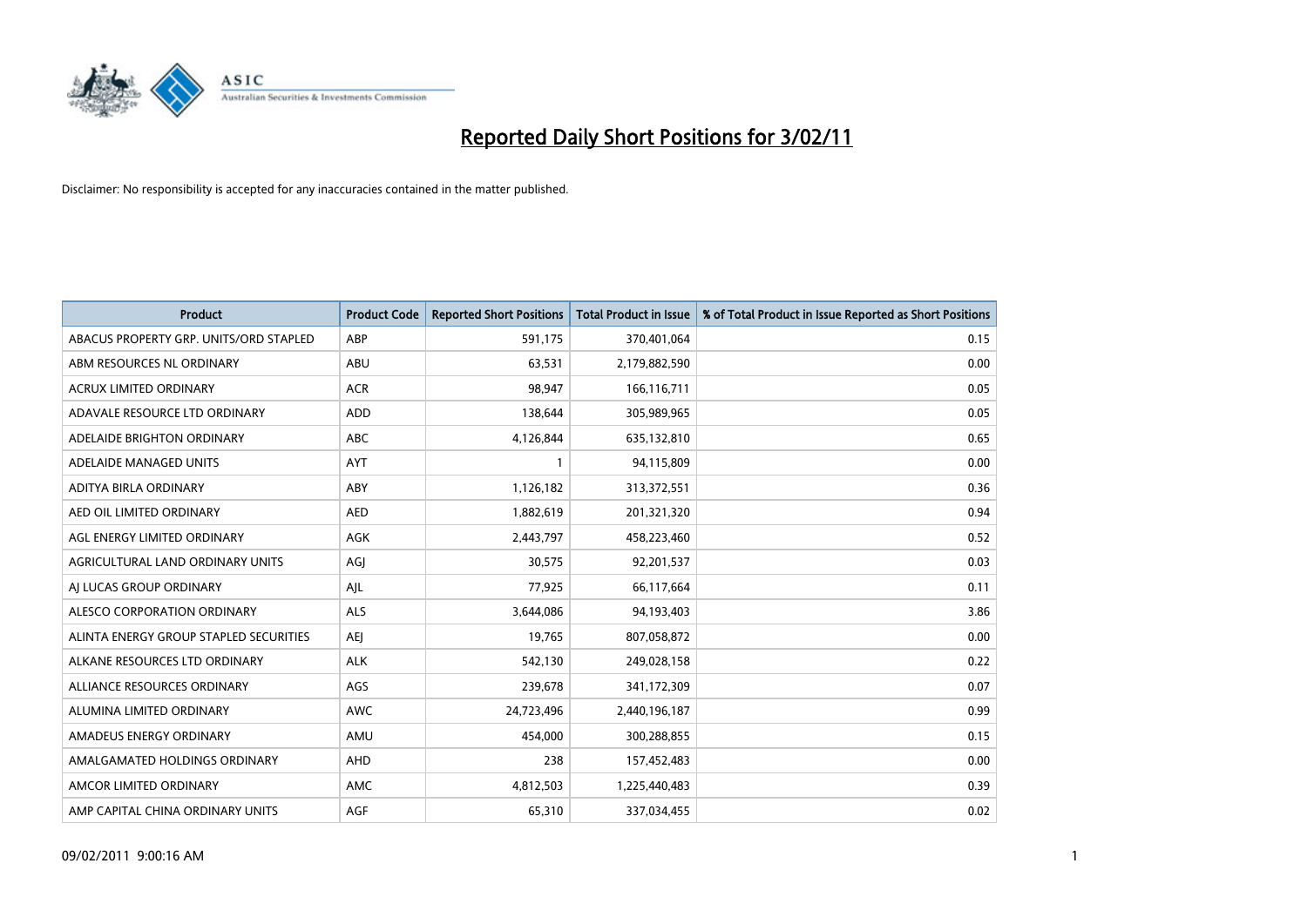

| <b>Product</b>                          | <b>Product Code</b> | <b>Reported Short Positions</b> | <b>Total Product in Issue</b> | % of Total Product in Issue Reported as Short Positions |
|-----------------------------------------|---------------------|---------------------------------|-------------------------------|---------------------------------------------------------|
| AMP LIMITED ORDINARY                    | AMP                 | 19,489,488                      | 2,094,424,200                 | 0.90                                                    |
| AMPELLA MINING ORDINARY                 | <b>AMX</b>          | 468,226                         | 201,225,108                   | 0.22                                                    |
| ANSELL LIMITED ORDINARY                 | <b>ANN</b>          | 4,450,190                       | 133,007,903                   | 3.37                                                    |
| ANTARES ENERGY LTD ORDINARY             | <b>AZZ</b>          | 825,051                         | 299,333,110                   | 0.27                                                    |
| ANZ BANKING GRP LTD ORDINARY            | <b>ANZ</b>          | 9,417,254                       | 2,596,003,708                 | 0.34                                                    |
| APA GROUP STAPLED SECURITIES            | <b>APA</b>          | 6,700,022                       | 551,689,118                   | 1.23                                                    |
| APEX MINERALS NL ORDINARY               | <b>AXM</b>          | 885,146                         | 3,567,819,915                 | 0.02                                                    |
| APN EUROPEAN RETAIL UNITS STAPLED SEC.  | <b>AEZ</b>          | 11,832                          | 544,910,660                   | 0.00                                                    |
| APN NEWS & MEDIA ORDINARY               | <b>APN</b>          | 17,010,438                      | 606,084,019                   | 2.83                                                    |
| APOLLO GAS LIMITED ORDINARY             | <b>AZO</b>          | 375,000                         | 90,400,136                    | 0.41                                                    |
| AQUARIUS PLATINUM. ORDINARY             | <b>AQP</b>          | 1,363,328                       | 463,241,295                   | 0.26                                                    |
| AQUILA RESOURCES ORDINARY               | <b>AQA</b>          | 2,340,392                       | 374,314,049                   | 0.63                                                    |
| ARAFURA RESOURCE LTD ORDINARY           | <b>ARU</b>          | 3,079,175                       | 367,930,342                   | 0.83                                                    |
| ARB CORPORATION ORDINARY                | ARP                 | 46.074                          | 72,481,302                    | 0.06                                                    |
| ARDENT LEISURE GROUP STAPLED SECURITIES | AAD                 | 2,430,550                       | 312,836,274                   | 0.79                                                    |
| ARISTOCRAT LEISURE ORDINARY             | <b>ALL</b>          | 27,036,462                      | 533,983,910                   | 5.04                                                    |
| <b>ASCIANO LIMITED ORDINARY</b>         | <b>AIO</b>          | 47,616,134                      | 2,926,103,883                 | 1.66                                                    |
| ASG GROUP LIMITED ORDINARY              | ASZ                 | 6,170                           | 168,247,718                   | 0.00                                                    |
| ASPEN GROUP ORD/UNITS STAPLED           | <b>APZ</b>          | 1,099,900                       | 588,269,075                   | 0.17                                                    |
| ASTIVITA RENEWABLES ORDINARY            | AIR                 | 150,000                         | 23,170,005                    | 0.65                                                    |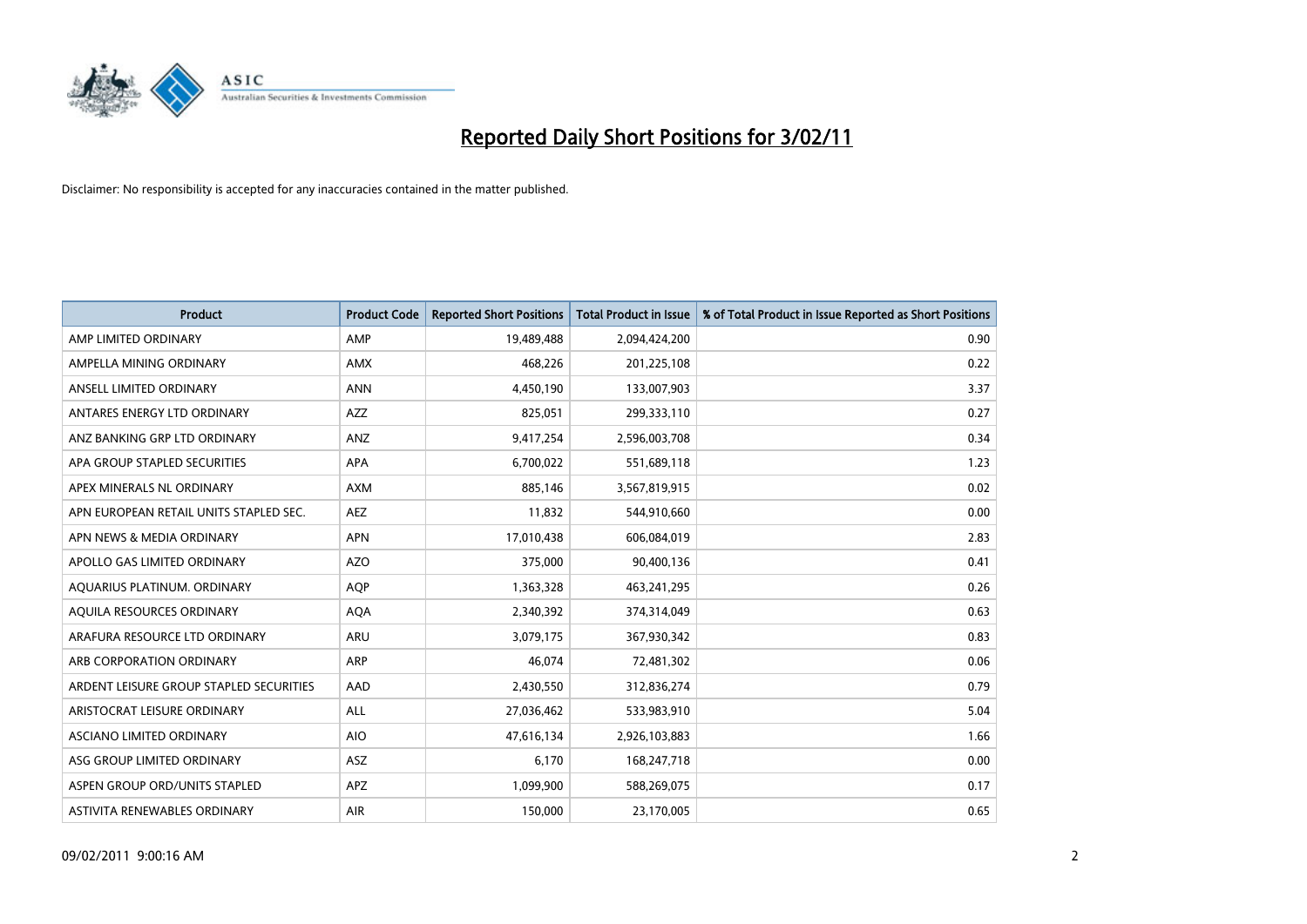

| <b>Product</b>                          | <b>Product Code</b> | <b>Reported Short Positions</b> | Total Product in Issue | % of Total Product in Issue Reported as Short Positions |
|-----------------------------------------|---------------------|---------------------------------|------------------------|---------------------------------------------------------|
| <b>ASTON RES LTD ORDINARY</b>           | <b>AZT</b>          | 11,417                          | 204,527,604            | 0.01                                                    |
| ASTRO JAP PROP GROUP STAPLED SECURITIES | AIA                 | 21,664                          | 50,821,741             | 0.05                                                    |
| ASX LIMITED ORDINARY                    | ASX                 | 976,476                         | 175,136,729            | 0.55                                                    |
| ATLANTIC LIMITED ORDINARY               | ATI                 | 683,637                         | 110,816,957            | 0.62                                                    |
| ATLAS IRON LIMITED ORDINARY             | <b>AGO</b>          | 21,634,002                      | 547,089,119            | 3.94                                                    |
| AUCKLAND INTERNATION ORDINARY           | <b>AIA</b>          | 54                              | 1,317,999,066          | 0.00                                                    |
| <b>AURORA OIL &amp; GAS ORDINARY</b>    | <b>AUT</b>          | 838,955                         | 403,437,342            | 0.21                                                    |
| <b>AUSDRILL LIMITED ORDINARY</b>        | <b>ASL</b>          | 111,856                         | 262,933,906            | 0.04                                                    |
| AUSENCO LIMITED ORDINARY                | <b>AAX</b>          | 3,152,738                       | 122,427,576            | 2.57                                                    |
| <b>AUSTAL LIMITED ORDINARY</b>          | ASB                 | 187,663                         | 188,069,638            | 0.09                                                    |
| <b>AUSTAR UNITED ORDINARY</b>           | <b>AUN</b>          | 11,626,291                      | 1,271,357,418          | 0.90                                                    |
| AUSTBROKERS HOLDINGS ORDINARY           | <b>AUB</b>          | $\overline{2}$                  | 54,339,433             | 0.00                                                    |
| AUSTEREO GROUP LTD. ORDINARY            | <b>AEO</b>          | 569,587                         | 344,783,708            | 0.17                                                    |
| AUSTIN ENGINEERING ORDINARY             | <b>ANG</b>          | 18.350                          | 71,614,403             | 0.02                                                    |
| <b>AUSTRALAND ASSETS ASSETS</b>         | <b>AAZPB</b>        | 1,168                           | 2,750,000              | 0.04                                                    |
| AUSTRALAND PROPERTY STAPLED SECURITY    | <b>ALZ</b>          | 1,630,530                       | 576,837,197            | 0.27                                                    |
| AUSTRALIAN AGRICULT, ORDINARY           | <b>AAC</b>          | 4,608,596                       | 264,264,459            | 1.72                                                    |
| <b>AUSTRALIAN EDUCATION UNITS</b>       | <b>AEU</b>          | 625,000                         | 134,973,383            | 0.46                                                    |
| AUSTRALIAN INFRASTR, UNITS/ORDINARY     | <b>AIX</b>          | 473,089                         | 620,733,944            | 0.09                                                    |
| AUSTRALIAN MINES LTD ORDINARY           | <b>AUZ</b>          | 1,400,000                       | 349,083,108            | 0.40                                                    |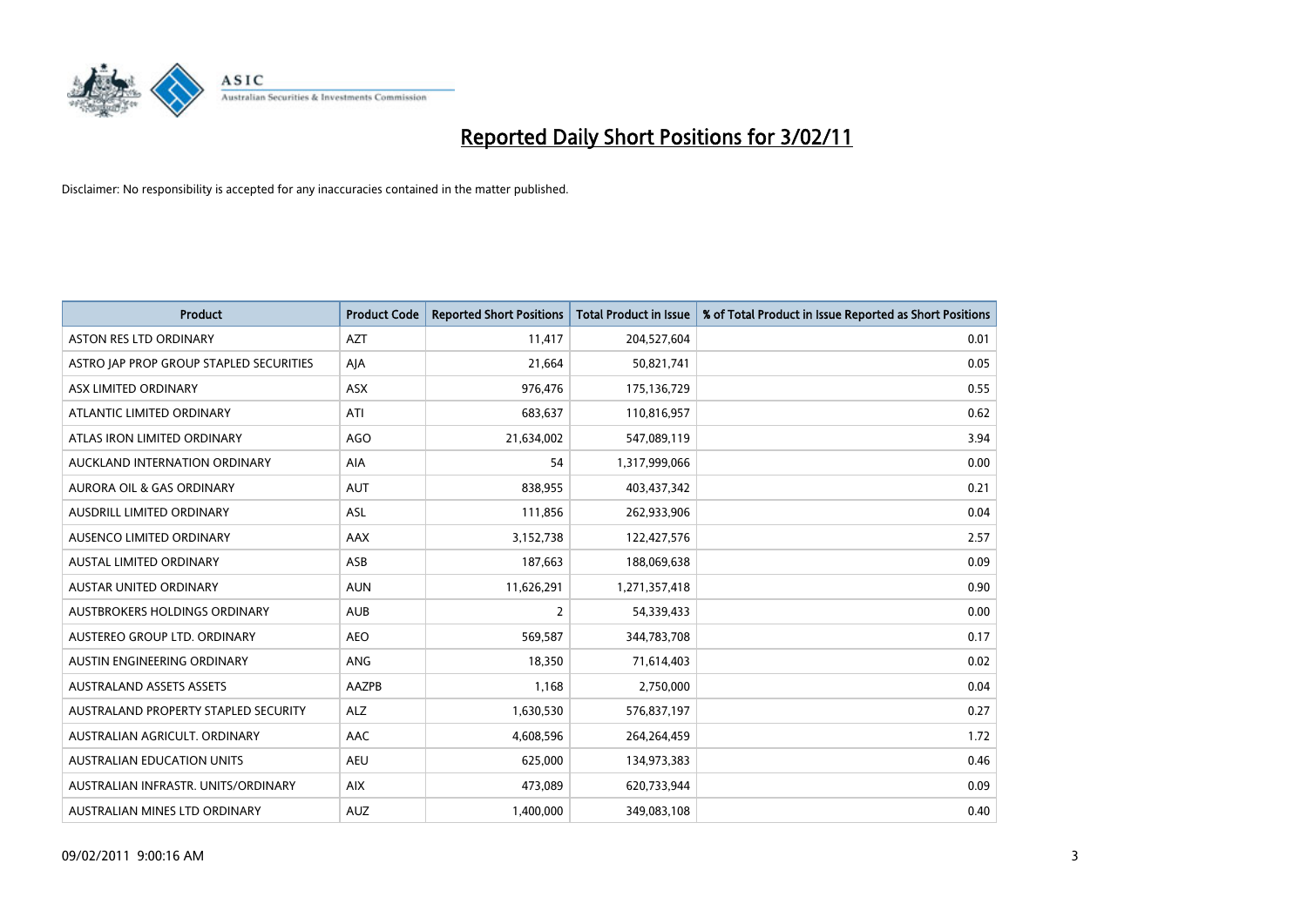

| <b>Product</b>                        | <b>Product Code</b> | <b>Reported Short Positions</b> | <b>Total Product in Issue</b> | % of Total Product in Issue Reported as Short Positions |
|---------------------------------------|---------------------|---------------------------------|-------------------------------|---------------------------------------------------------|
| AUSTRALIAN PHARM, ORDINARY            | API                 | 1,174,263                       | 488,115,883                   | 0.23                                                    |
| <b>AUTOMOTIVE HOLDINGS ORDINARY</b>   | <b>AHE</b>          | 553,365                         | 226,387,577                   | 0.23                                                    |
| AVEXA LIMITED ORDINARY                | <b>AVX</b>          | 243,657                         | 847,688,779                   | 0.03                                                    |
| AVOCA RESOURCES ORDINARY              | <b>AVO</b>          | 506,519                         | 303,301,781                   | 0.17                                                    |
| AWE LIMITED ORDINARY                  | <b>AWE</b>          | 3,166,669                       | 521,871,941                   | 0.60                                                    |
| AXA ASIA PACIFIC ORDINARY             | <b>AXA</b>          | 1,394,328                       | 2,067,095,545                 | 0.06                                                    |
| <b>BANDANNA ENERGY ORDINARY</b>       | <b>BND</b>          | 10,200                          | 426,265,482                   | 0.00                                                    |
| BANK OF QUEENSLAND. ORDINARY          | <b>BOQ</b>          | 1,953,774                       | 222,072,957                   | 0.89                                                    |
| <b>BANNERMAN RESOURCES ORDINARY</b>   | <b>BMN</b>          | 93,600                          | 234,435,934                   | 0.04                                                    |
| <b>BASS STRAIT OIL CO ORDINARY</b>    | <b>BAS</b>          | 1,482                           | 291,030,250                   | 0.00                                                    |
| BATHURST RESOURCES ORDINARY           | <b>BTU</b>          | 2,559,569                       | 610,526,754                   | 0.42                                                    |
| <b>BAUXITE RESOURCE LTD ORDINARY</b>  | <b>BAU</b>          | 474,744                         | 234,379,896                   | 0.21                                                    |
| <b>BC IRON LIMITED ORDINARY</b>       | <b>BCI</b>          | 47,222                          | 92,561,000                    | 0.05                                                    |
| <b>BEACH ENERGY LIMITED ORDINARY</b>  | <b>BPT</b>          | 2,544,097                       | 1,099,021,290                 | 0.24                                                    |
| BEADELL RESOURCE LTD ORDINARY         | <b>BDR</b>          | 37,019                          | 622,097,828                   | 0.01                                                    |
| BENDIGO AND ADELAIDE ORDINARY         | <b>BEN</b>          | 5,960,767                       | 357,615,138                   | 1.65                                                    |
| BENDIGO AND ADELAIDE RESET PREFERENCE | <b>BENPB</b>        | 135,205                         | 900,000                       | 15.02                                                   |
| BERKELEY RESOURCES ORDINARY           | <b>BKY</b>          | 629,097                         | 158,935,898                   | 0.39                                                    |
| BETASHARES ASX RES ETF UNITS          | <b>ORE</b>          | 100,000                         | 4,519,432                     | 2.21                                                    |
| <b>BHP BILLITON LIMITED ORDINARY</b>  | <b>BHP</b>          | 23,311,818                      | 3,356,081,497                 | 0.68                                                    |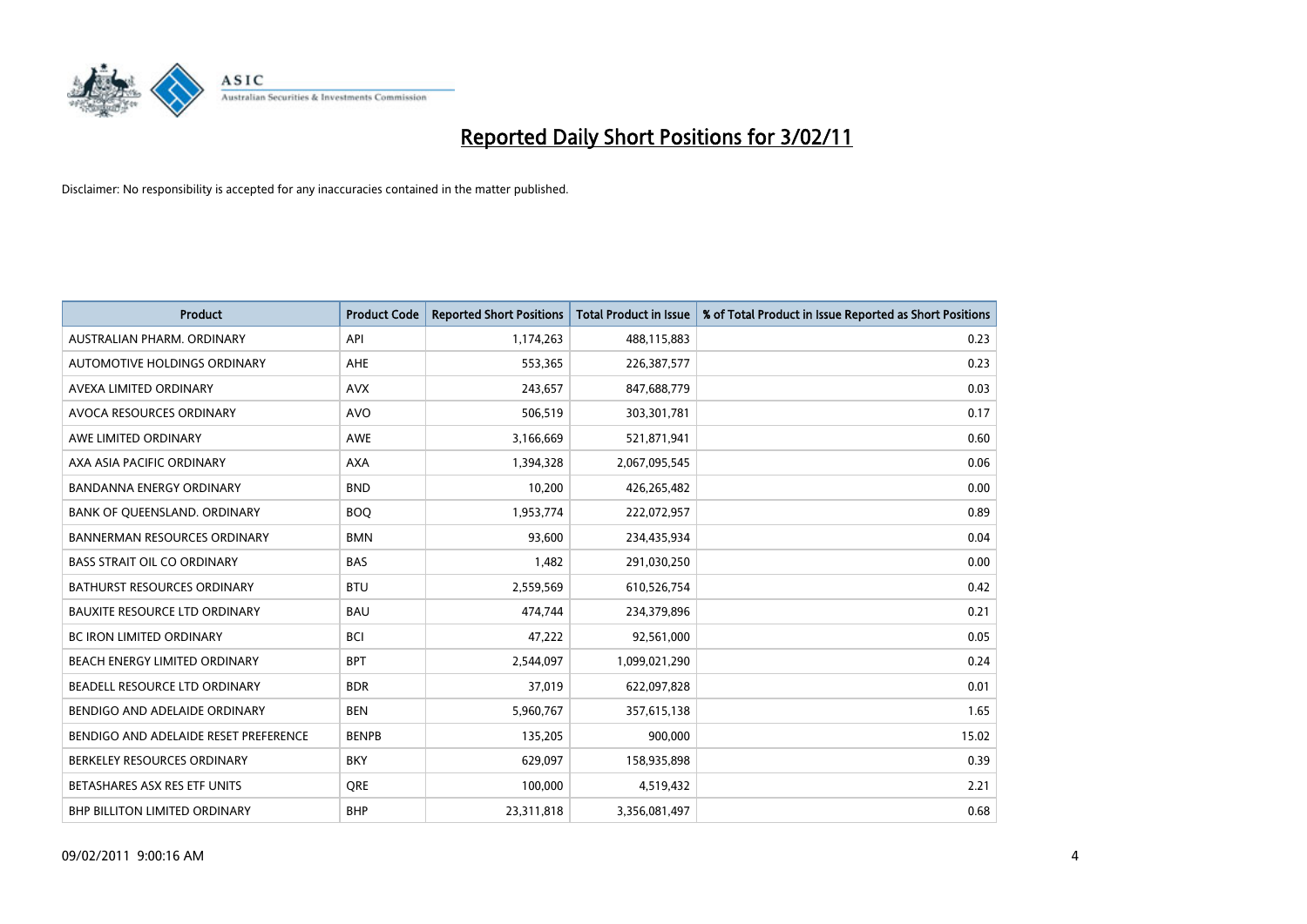

| Product                                  | <b>Product Code</b> | <b>Reported Short Positions</b> | Total Product in Issue | % of Total Product in Issue Reported as Short Positions |
|------------------------------------------|---------------------|---------------------------------|------------------------|---------------------------------------------------------|
| <b>BILLABONG ORDINARY</b>                | <b>BBG</b>          | 10,080,218                      | 253,613,826            | 3.95                                                    |
| <b>BIOTA HOLDINGS ORDINARY</b>           | <b>BTA</b>          | 2,442,164                       | 180,805,565            | 1.36                                                    |
| <b>BISALLOY STEEL ORDINARY</b>           | <b>BIS</b>          | 84,480                          | 216,455,965            | 0.04                                                    |
| BKI INVESTMENT LTD ORDINARY              | <b>BKI</b>          | 508                             | 420,919,092            | 0.00                                                    |
| <b>BLACKTHORN RESOURCES ORDINARY</b>     | <b>BTR</b>          | 35,848                          | 106,885,300            | 0.03                                                    |
| <b>BLUESCOPE STEEL LTD ORDINARY</b>      | <b>BSL</b>          | 41,969,695                      | 1,842,207,385          | 2.26                                                    |
| <b>BOART LONGYEAR ORDINARY</b>           | <b>BLY</b>          | 3,857,394                       | 461,163,412            | 0.83                                                    |
| <b>BOOM LOGISTICS ORDINARY</b>           | <b>BOL</b>          | 353,563                         | 461,500,712            | 0.07                                                    |
| BORAL LIMITED, ORDINARY                  | <b>BLD</b>          | 26,045,736                      | 724,446,767            | 3.58                                                    |
| BOTSWANA METALS LTD ORDINARY             | <b>BML</b>          | 7,000                           | 107,787,762            | 0.01                                                    |
| <b>BOW ENERGY LIMITED ORDINARY</b>       | <b>BOW</b>          | 488,919                         | 348,972,041            | 0.13                                                    |
| <b>BRADKEN LIMITED ORDINARY</b>          | <b>BKN</b>          | 849,420                         | 139,639,929            | 0.63                                                    |
| <b>BRAMBLES LIMITED ORDINARY</b>         | <b>BXB</b>          | 9,592,045                       | 1,450,669,836          | 0.64                                                    |
| BREVILLE GROUP LTD ORDINARY              | <b>BRG</b>          | 2,740                           | 129,615,322            | 0.00                                                    |
| <b>BRICKWORKS LIMITED ORDINARY</b>       | <b>BKW</b>          | 115,390                         | 147,567,333            | 0.08                                                    |
| <b>BROCKMAN RESOURCES ORDINARY</b>       | <b>BRM</b>          | 195,246                         | 144,803,151            | 0.14                                                    |
| BT INVESTMENT MNGMNT ORDINARY            | <b>BTT</b>          | 554,785                         | 160,000,000            | 0.35                                                    |
| <b>BUNNINGS WAREHOUSE ORDINARY UNITS</b> | <b>BWP</b>          | 1,244,067                       | 427,042,646            | 0.28                                                    |
| <b>BURU ENERGY ORDINARY</b>              | <b>BRU</b>          | 157,415                         | 182,780,549            | 0.09                                                    |
| CABCHARGE AUSTRALIA ORDINARY             | CAB                 | 1,005,255                       | 120,437,014            | 0.84                                                    |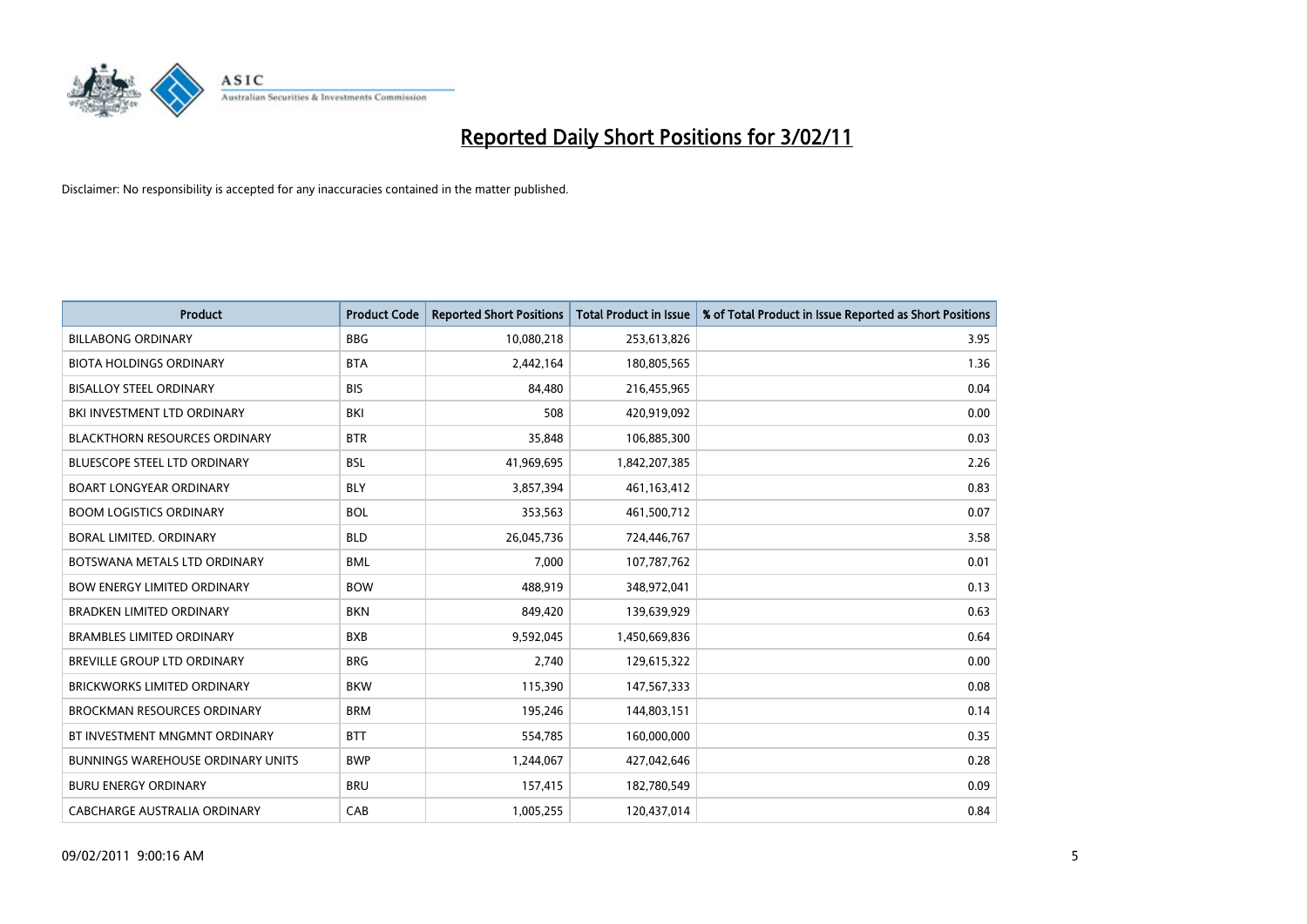

| <b>Product</b>                             | <b>Product Code</b> | <b>Reported Short Positions</b> | Total Product in Issue | % of Total Product in Issue Reported as Short Positions |
|--------------------------------------------|---------------------|---------------------------------|------------------------|---------------------------------------------------------|
| <b>CALTEX AUSTRALIA ORDINARY</b>           | <b>CTX</b>          | 5,425,830                       | 270,000,000            | 1.99                                                    |
| <b>CAMPBELL BROTHERS ORDINARY</b>          | <b>CPB</b>          | 59.072                          | 67,503,411             | 0.09                                                    |
| CAPE LAMBERT RES LTD ORDINARY              | <b>CFE</b>          | 2,108,911                       | 578,112,273            | 0.36                                                    |
| CAPRAL LIMITED ORDINARY                    | CAA                 | 131,161                         | 387,898,255            | 0.03                                                    |
| <b>CARBON ENERGY ORDINARY</b>              | <b>CNX</b>          | 1,451,710                       | 670,872,650            | 0.21                                                    |
| <b>CARDNO LIMITED ORDINARY</b>             | CDD                 | 15,007                          | 106,250,491            | 0.01                                                    |
| CARNARVON PETROLEUM ORDINARY               | <b>CVN</b>          | 1,862,576                       | 687,820,634            | 0.27                                                    |
| <b>CARNEGIE WAVE ENERGY ORDINARY</b>       | <b>CWE</b>          | 83,000                          | 859,087,627            | 0.01                                                    |
| CARPATHIAN RESOURCES ORDINARY              | <b>CPN</b>          | 75,000                          | 265,533,501            | 0.03                                                    |
| CARPENTARIA EXP. LTD ORDINARY              | <b>CAP</b>          | 9.777                           | 94,341,301             | 0.01                                                    |
| CARRICK GOLD LIMITED ORDINARY              | <b>CRK</b>          | 25,680                          | 139,000,000            | 0.02                                                    |
| CARSALES.COM LTD ORDINARY                  | <b>CRZ</b>          | 3,671,207                       | 234,073,300            | 1.56                                                    |
| CASH CONVERTERS ORD/DIV ACCESS             | CCV                 | 158.789                         | 379,761,025            | 0.03                                                    |
| <b>CASPIAN OIL &amp; GAS ORDINARY</b>      | <b>CIG</b>          | 50.000                          | 1,331,500,513          | 0.00                                                    |
| CATALPA RESOURCES ORDINARY                 | CAH                 | 67,170                          | 162,832,907            | 0.04                                                    |
| <b>CEC GROUP LIMITED ORDINARY</b>          | <b>CEG</b>          | 1,750                           | 79,662,662             | 0.00                                                    |
| <b>CELLNET GROUP ORDINARY</b>              | <b>CLT</b>          | 1,342                           | 69,875,723             | 0.00                                                    |
| CENTRAL PETROLEUM ORDINARY                 | <b>CTP</b>          | 286,753                         | 982,298,842            | 0.03                                                    |
| CENTREBET INTERNAT, ORDINARY               | <b>CIL</b>          | 10,799                          | 87,764,414             | 0.01                                                    |
| <b>CENTRO PROPERTIES UNITS/ORD STAPLED</b> | <b>CNP</b>          | 331,574                         | 972,414,514            | 0.03                                                    |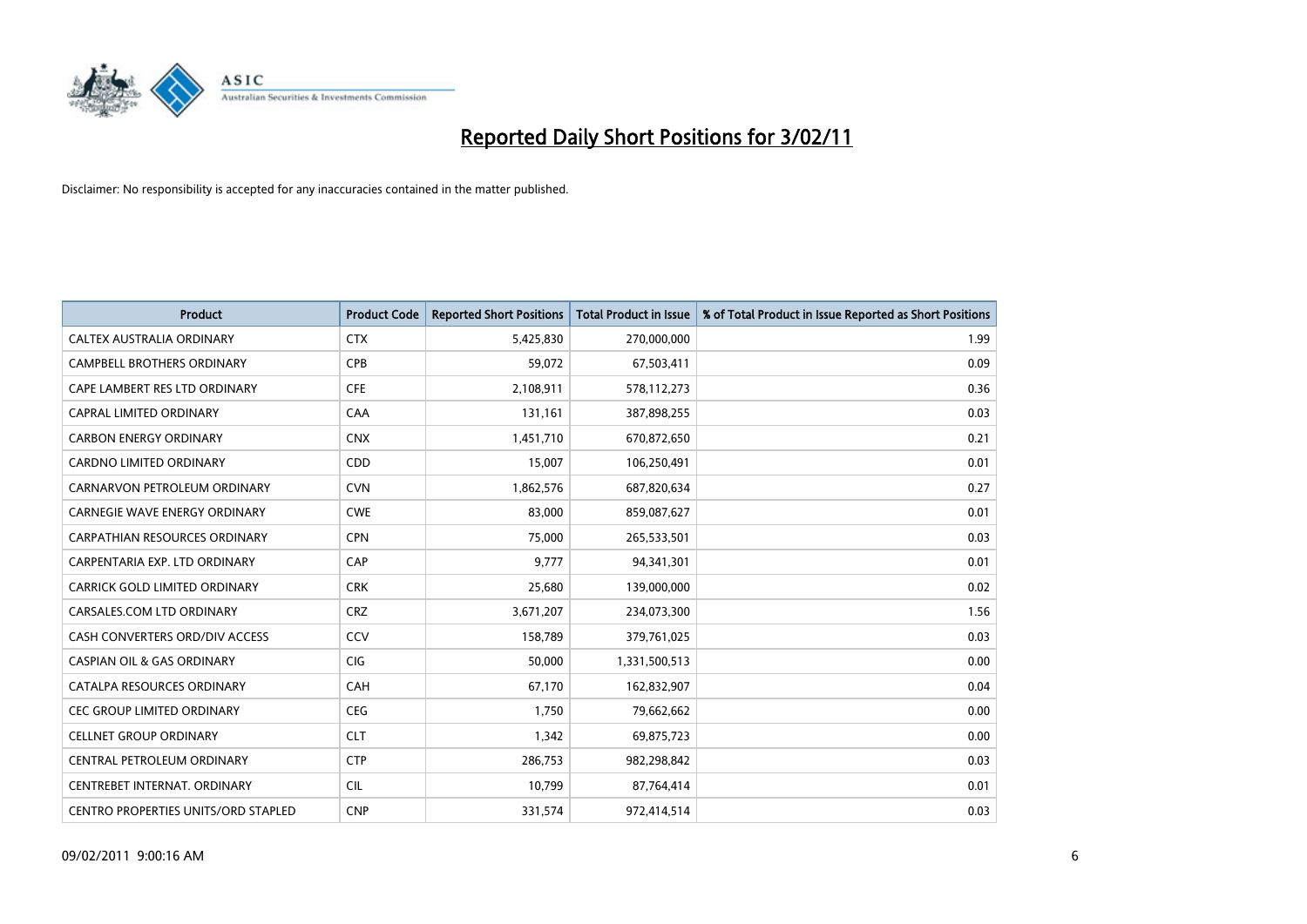

| <b>Product</b>                                | <b>Product Code</b> | <b>Reported Short Positions</b> | Total Product in Issue | % of Total Product in Issue Reported as Short Positions |
|-----------------------------------------------|---------------------|---------------------------------|------------------------|---------------------------------------------------------|
| <b>CENTRO RETAIL GROUP STAPLED SECURITIES</b> | <b>CER</b>          | 847,789                         | 2,286,399,424          | 0.03                                                    |
| CERAMIC FUEL CELLS ORDINARY                   | <b>CFU</b>          | 822,213                         | 1,201,353,566          | 0.06                                                    |
| <b>CFS RETAIL PROPERTY UNITS</b>              | <b>CFX</b>          | 40,663,676                      | 2,825,628,530          | 1.44                                                    |
| <b>CHALICE GOLD MINES ORDINARY</b>            | <b>CHN</b>          | 5,190                           | 211,455,886            | 0.00                                                    |
| CHALLENGER DIV.PRO. STAPLED UNITS             | <b>CDI</b>          | 41,507                          | 913,426,007            | 0.00                                                    |
| <b>CHALLENGER INFRAST, STAPLED UNITS</b>      | <b>CIF</b>          | 234,870                         | 316,223,785            | 0.07                                                    |
| <b>CHALLENGER LIMITED ORDINARY</b>            | <b>CGF</b>          | 5,371,275                       | 501,959,841            | 1.07                                                    |
| CHANDLER MACLEOD LTD ORDINARY                 | <b>CMG</b>          | 11,970                          | 422,031,685            | 0.00                                                    |
| CHARTER HALL GROUP STAPLED US PROHIBIT.       | <b>CHC</b>          | 610,555                         | 306,341,814            | 0.19                                                    |
| <b>CHARTER HALL OFFICE UNIT</b>               | CQ <sub>O</sub>     | 1,721,554                       | 493,319,730            | 0.34                                                    |
| <b>CHARTER HALL RETAIL UNITS</b>              | <b>COR</b>          | 585,843                         | 305,810,723            | 0.19                                                    |
| CHEMGENEX PHARMACEUT ORDINARY                 | <b>CXS</b>          | 89,061                          | 283,348,870            | 0.03                                                    |
| CITIGOLD CORP LTD ORDINARY                    | <b>CTO</b>          | 2,114,790                       | 1,040,278,301          | 0.21                                                    |
| CLEARVIEW WEALTH LTD ORDINARY                 | <b>CVW</b>          | 115                             | 429,962,192            | 0.00                                                    |
| CLINUVEL PHARMACEUT, ORDINARY                 | <b>CUV</b>          | 4,127                           | 30,379,956             | 0.01                                                    |
| <b>CLOUGH LIMITED ORDINARY</b>                | <b>CLO</b>          | 723,777                         | 770,916,269            | 0.08                                                    |
| <b>COAL &amp; ALLIED ORDINARY</b>             | <b>CNA</b>          | 4,414                           | 86,584,735             | 0.00                                                    |
| COAL OF AFRICA LTD ORDINARY                   | <b>CZA</b>          | 1,381,978                       | 530,514,663            | 0.26                                                    |
| <b>COALSPUR MINES LTD ORDINARY</b>            | <b>CPL</b>          | 1,254,177                       | 487,760,453            | 0.25                                                    |
| COCA-COLA AMATIL ORDINARY                     | <b>CCL</b>          | 4,255,999                       | 756,003,067            | 0.55                                                    |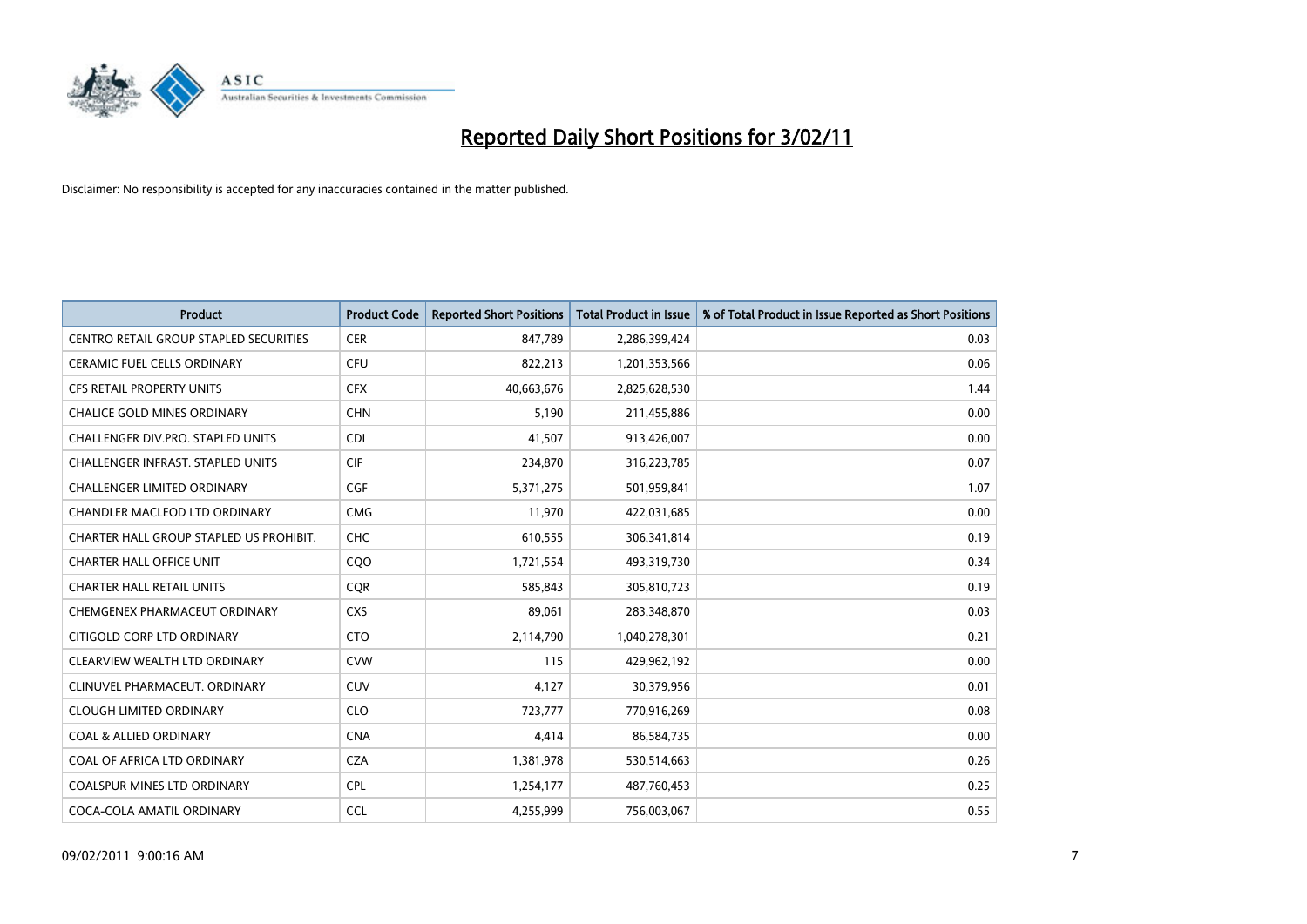

| <b>Product</b>                          | <b>Product Code</b> | <b>Reported Short Positions</b> | Total Product in Issue | % of Total Product in Issue Reported as Short Positions |
|-----------------------------------------|---------------------|---------------------------------|------------------------|---------------------------------------------------------|
| <b>COCHLEAR LIMITED ORDINARY</b>        | <b>COH</b>          | 867,441                         | 56,669,257             | 1.51                                                    |
| <b>COCKATOO COAL ORDINARY</b>           | <b>COK</b>          | 1,573,144                       | 1,016,096,908          | 0.16                                                    |
| <b>COFFEY INTERNATIONAL ORDINARY</b>    | <b>COF</b>          | 30,715                          | 132,577,523            | 0.02                                                    |
| COMMONWEALTH BANK, ORDINARY             | <b>CBA</b>          | 14,107,358                      | 1,548,907,074          | 0.88                                                    |
| <b>COMMONWEALTH PROP ORDINARY UNITS</b> | <b>CPA</b>          | 20,997,017                      | 2,449,599,711          | 0.87                                                    |
| <b>COMPASS RESOURCES ORDINARY</b>       | <b>CMR</b>          | 160,952                         | 147,402,920            | 0.11                                                    |
| <b>COMPUTERSHARE LTD ORDINARY</b>       | <b>CPU</b>          | 2,401,068                       | 555,664,059            | 0.43                                                    |
| <b>CONNECTEAST GROUP STAPLED</b>        | <b>CEU</b>          | 47,673,602                      | 3,940,145,951          | 1.21                                                    |
| CONSOLIDATED MEDIA, ORDINARY            | <b>CMI</b>          | 2,235,668                       | 561,834,996            | 0.38                                                    |
| CONTANGO MICROCAP ORDINARY              | <b>CTN</b>          | 7.500                           | 145,708,783            | 0.01                                                    |
| CONTINENTAL COAL LTD ORDINARY           | <b>CCC</b>          | 1,481,119                       | 1,980,616,757          | 0.07                                                    |
| <b>COOPER ENERGY LTD ORDINARY</b>       | <b>COE</b>          | 752,667                         | 292,576,001            | 0.26                                                    |
| <b>COPPER STRIKE LTD ORDINARY</b>       | <b>CSE</b>          | 714                             | 129,455,571            | 0.00                                                    |
| <b>CORDLIFE LIMITED ORDINARY</b>        | CBB                 |                                 | 145,360,920            | 0.00                                                    |
| <b>COUNT FINANCIAL ORDINARY</b>         | COU                 | 691,875                         | 262,212,976            | 0.27                                                    |
| <b>CRANE GROUP LIMITED ORDINARY</b>     | <b>CRG</b>          | 1,753,248                       | 79,110,667             | 2.20                                                    |
| <b>CRESCENT GOLD ORDINARY</b>           | <b>CRE</b>          | 299,112                         | 1,063,487,177          | 0.03                                                    |
| <b>CROMWELL PROP STAPLED SECURITIES</b> | <b>CMW</b>          | 132,226                         | 910,985,951            | 0.01                                                    |
| <b>CROWN LIMITED ORDINARY</b>           | <b>CWN</b>          | 3,438,311                       | 754,131,800            | 0.45                                                    |
| <b>CSG LIMITED ORDINARY</b>             | CSV                 | 648.862                         | 244.933.695            | 0.25                                                    |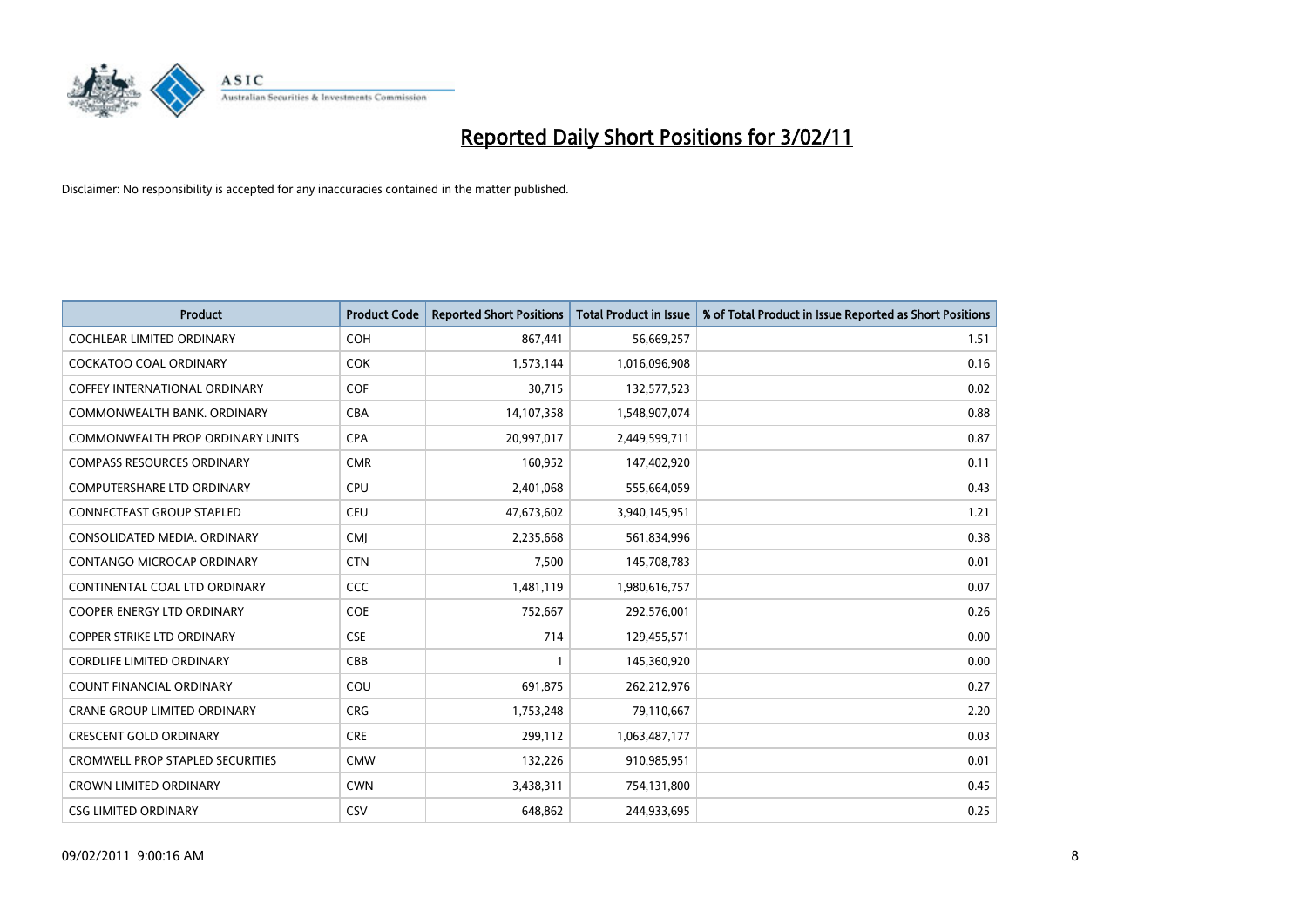

| <b>Product</b>                     | <b>Product Code</b> | <b>Reported Short Positions</b> | <b>Total Product in Issue</b> | % of Total Product in Issue Reported as Short Positions |
|------------------------------------|---------------------|---------------------------------|-------------------------------|---------------------------------------------------------|
| <b>CSL LIMITED ORDINARY</b>        | <b>CSL</b>          | 9,750,120                       | 544,690,565                   | 1.74                                                    |
| <b>CSR LIMITED ORDINARY</b>        | <b>CSR</b>          | 6,353,826                       | 1,517,909,514                 | 0.43                                                    |
| <b>CUDECO LIMITED ORDINARY</b>     | CDU                 | 642,256                         | 145,512,643                   | 0.43                                                    |
| <b>CUSTOMERS LIMITED ORDINARY</b>  | <b>CUS</b>          | 113,138                         | 134,869,357                   | 0.09                                                    |
| DART ENERGY LTD ORDINARY           | <b>DTE</b>          | 227,290                         | 548,188,184                   | 0.04                                                    |
| DAVID JONES LIMITED ORDINARY       | <b>DJS</b>          | 22,690,504                      | 514,034,694                   | 4.40                                                    |
| DECMIL GROUP LIMITED ORDINARY      | <b>DCG</b>          | 17.397                          | 124,204,568                   | 0.01                                                    |
| DEEP YELLOW LIMITED ORDINARY       | <b>DYL</b>          | 184,476                         | 1,126,784,458                 | 0.01                                                    |
| DEVINE LIMITED ORDINARY            | <b>DVN</b>          | 1,000                           | 634,918,223                   | 0.00                                                    |
| DEXUS PROPERTY GROUP STAPLED UNITS | <b>DXS</b>          | 6,858,981                       | 4,839,024,176                 | 0.15                                                    |
| DISCOVERY METALS LTD ORDINARY      | <b>DML</b>          | 232,451                         | 436,628,231                   | 0.06                                                    |
| <b>DOMINION MINING ORDINARY</b>    | <b>DOM</b>          | 75,607                          | 103,520,259                   | 0.07                                                    |
| DOMINO PIZZA ENTERPR ORDINARY      | <b>DMP</b>          | 3                               | 68,407,674                    | 0.00                                                    |
| DOWNER EDI LIMITED ORDINARY        | <b>DOW</b>          | 5,256,426                       | 343,178,483                   | 1.53                                                    |
| DRAGON MINING LTD ORDINARY         | <b>DRA</b>          | 4,230                           | 73,778,508                    | 0.01                                                    |
| DUET GROUP STAPLED US PROHIBIT.    | <b>DUE</b>          | 1,979,445                       | 887,304,690                   | 0.21                                                    |
| DULUXGROUP LIMITED ORDINARY        | <b>DLX</b>          | 2,162,242                       | 367,456,259                   | 0.59                                                    |
| DWS ADVANCED ORDINARY              | <b>DWS</b>          | 49,882                          | 132,362,763                   | 0.04                                                    |
| DYESOL LIMITED ORDINARY            | <b>DYE</b>          | 25,279                          | 143,402,007                   | 0.02                                                    |
| EASTERN STAR GAS ORDINARY          | ESG                 | 4,163,226                       | 991,567,041                   | 0.41                                                    |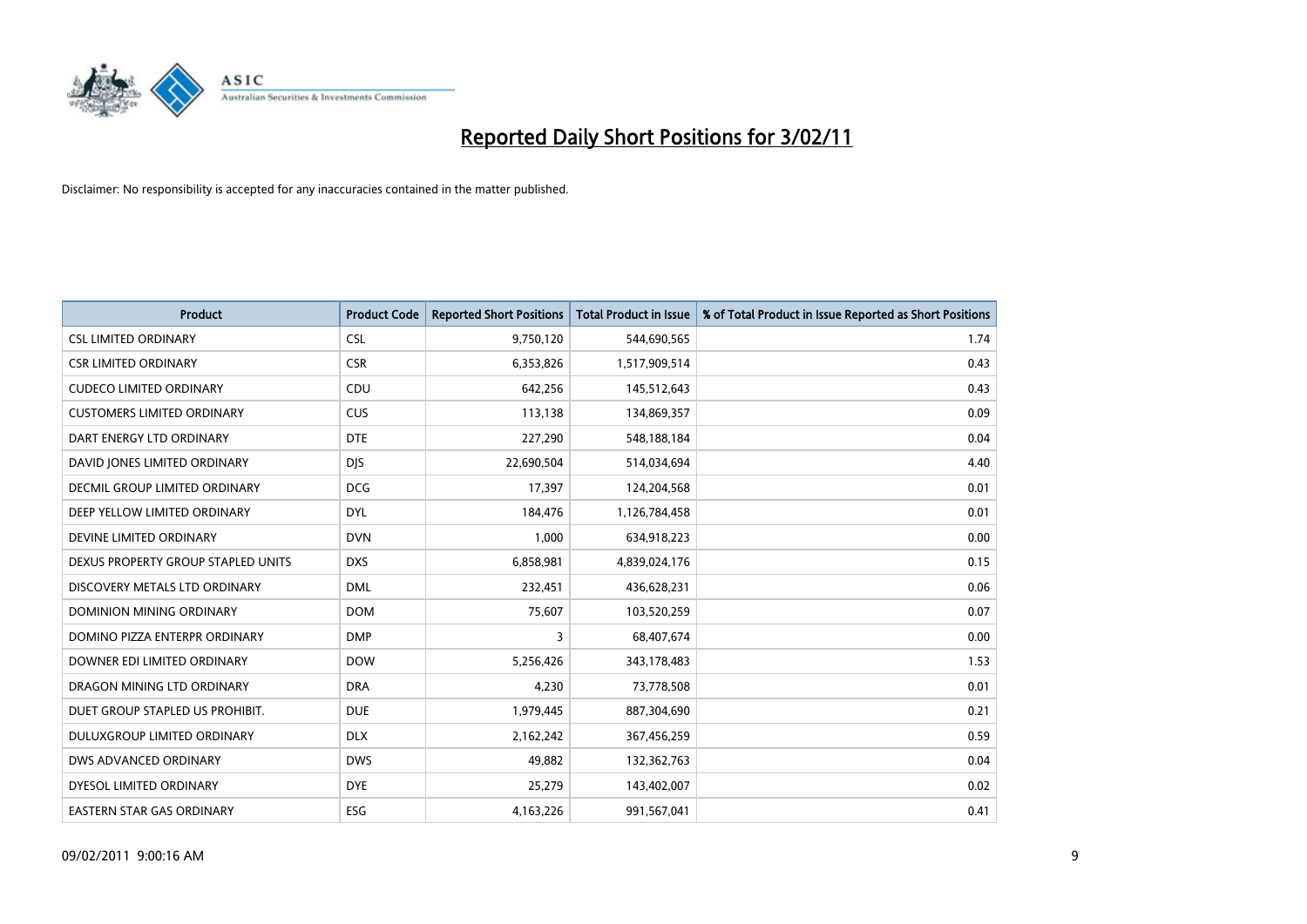

| <b>Product</b>                            | <b>Product Code</b> | <b>Reported Short Positions</b> | Total Product in Issue | % of Total Product in Issue Reported as Short Positions |
|-------------------------------------------|---------------------|---------------------------------|------------------------|---------------------------------------------------------|
| EDT RETAIL TRUST UNITS                    | <b>EDT</b>          | 99,457                          | 4,700,290,868          | 0.00                                                    |
| ELDERS LIMITED ORDINARY                   | <b>ELD</b>          | 12,886,728                      | 448,598,480            | 2.85                                                    |
| ELDORADO GOLD CORP CDI 1:1                | EAU                 | 88.009                          | 19,905,333             | 0.45                                                    |
| ELEMENTAL MINERALS ORDINARY               | <b>ELM</b>          | 41,000                          | 151,491,655            | 0.03                                                    |
| ELEMENTOS LIMITED ORDINARY                | <b>ELT</b>          | 8                               | 56,885,454             | 0.00                                                    |
| ELIXIR PETROLEUM LTD ORDINARY             | <b>EXR</b>          | 324,400                         | 188,988,472            | 0.17                                                    |
| <b>EMECO HOLDINGS ORDINARY</b>            | <b>EHL</b>          | 1,126,014                       | 631,237,586            | 0.18                                                    |
| ENERGY RESOURCES ORDINARY 'A'             | <b>ERA</b>          | 1,372,160                       | 190,737,934            | 0.71                                                    |
| <b>ENERGY WORLD CORPOR. ORDINARY</b>      | <b>EWC</b>          | 16,932,843                      | 1,561,166,672          | 1.09                                                    |
| <b>ENTEK ENERGY LTD ORDINARY</b>          | <b>ETE</b>          | 489.903                         | 287,692,535            | 0.17                                                    |
| <b>ENTELLECT SOLUTIONS ORDINARY</b>       | <b>ESN</b>          | 464,050                         | 1,740,334,200          | 0.03                                                    |
| ENVESTRA LIMITED ORDINARY                 | <b>ENV</b>          | 1,802,454                       | 1,430,398,609          | 0.12                                                    |
| EQUATORIAL RES LTD ORDINARY               | <b>EQX</b>          | 6,513                           | 89,267,922             | 0.01                                                    |
| EQUINOX MINERALS LTD CHESS DEPOSITARY INT | <b>EON</b>          | 1,102,204                       | 871,493,392            | 0.13                                                    |
| <b>EVEREST FINANCIAL ORDINARY</b>         | <b>EFG</b>          | 4,300                           | 251,442,316            | 0.00                                                    |
| <b>EXTRACT RESOURCES ORDINARY</b>         | <b>EXT</b>          | 721,054                         | 243,552,298            | 0.29                                                    |
| FAIRFAX MEDIA LTD ORDINARY                | <b>FXJ</b>          | 310,069,204                     | 2,351,955,725          | 13.16                                                   |
| <b>FANTASTIC HOLDINGS ORDINARY</b>        | <b>FAN</b>          | 8,500                           | 102,739,538            | 0.01                                                    |
| FAR LTD ORDINARY                          | <b>FAR</b>          | 672,579                         | 1,244,439,464          | 0.05                                                    |
| FERRAUS LIMITED ORDINARY                  | <b>FRS</b>          | 343,225                         | 205,700,890            | 0.17                                                    |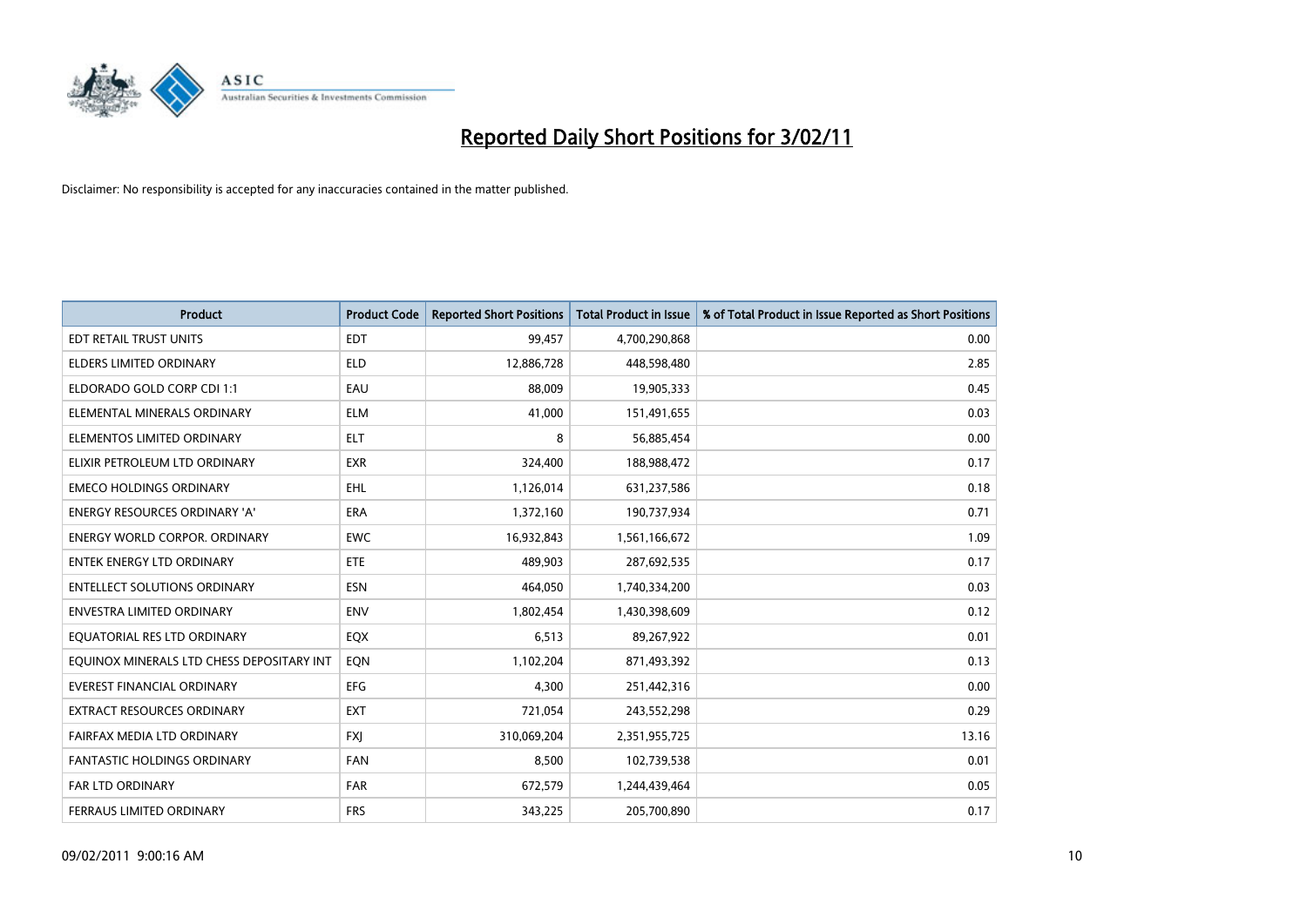

| <b>Product</b>                        | <b>Product Code</b> | <b>Reported Short Positions</b> | Total Product in Issue | % of Total Product in Issue Reported as Short Positions |
|---------------------------------------|---------------------|---------------------------------|------------------------|---------------------------------------------------------|
| FISHER & PAYKEL APP. ORDINARY         | <b>FPA</b>          | 8,873,970                       | 724,235,162            | 1.22                                                    |
| FISHER & PAYKEL H. ORDINARY           | <b>FPH</b>          | 667,072                         | 520,409,135            | 0.13                                                    |
| FKP PROPERTY GROUP STAPLED SECURITIES | <b>FKP</b>          | 12,332,675                      | 1,174,033,185          | 1.06                                                    |
| FLEETWOOD CORP ORDINARY               | <b>FWD</b>          | 101,490                         | 57,281,484             | 0.18                                                    |
| FLETCHER BUILDING ORDINARY            | <b>FBU</b>          | 4,333,159                       | 611,250,393            | 0.71                                                    |
| FLEXIGROUP LIMITED ORDINARY           | <b>FXL</b>          | 156,081                         | 275,472,492            | 0.06                                                    |
| <b>FLIGHT CENTRE ORDINARY</b>         | <b>FLT</b>          | 2,781,282                       | 99,798,029             | 2.79                                                    |
| FLINDERS MINES LTD ORDINARY           | <b>FMS</b>          | 21,449,462                      | 1,820,384,571          | 1.17                                                    |
| <b>FORGE GROUP LIMITED ORDINARY</b>   | FGE                 | 14,396                          | 82,864,014             | 0.02                                                    |
| FORTE ENERGY NL ORDINARY              | FTE                 | 4,294,032                       | 669,756,735            | 0.64                                                    |
| FORTESCUE METALS GRP ORDINARY         | <b>FMG</b>          | 9,721,744                       | 3,112,711,159          | 0.31                                                    |
| <b>FOSTER'S GROUP ORDINARY</b>        | FGL                 | 13,463,876                      | 1,935,386,127          | 0.69                                                    |
| <b>FUNTASTIC LIMITED ORDINARY</b>     | <b>FUN</b>          | 322,528                         | 340,997,682            | 0.09                                                    |
| <b>G.U.D. HOLDINGS ORDINARY</b>       | GUD                 | 513,876                         | 68,426,721             | 0.77                                                    |
| <b>GALAXY RESOURCES ORDINARY</b>      | GXY                 | 740,407                         | 192,403,358            | 0.37                                                    |
| <b>GEODYNAMICS LIMITED ORDINARY</b>   | GDY                 | 278,806                         | 333,643,956            | 0.08                                                    |
| <b>GINDALBIE METALS LTD ORDINARY</b>  | <b>GBG</b>          | 7,391,137                       | 935,215,590            | 0.79                                                    |
| <b>GIRALIA RESOURCES NL ORDINARY</b>  | GIR                 | 82,787                          | 182,110,170            | 0.04                                                    |
| <b>GLOBAL MINING ORDINARY</b>         | <b>GMI</b>          | 8,951                           | 191,820,968            | 0.00                                                    |
| <b>GLOUCESTER COAL ORDINARY</b>       | GCL                 | 274.268                         | 140.447.062            | 0.19                                                    |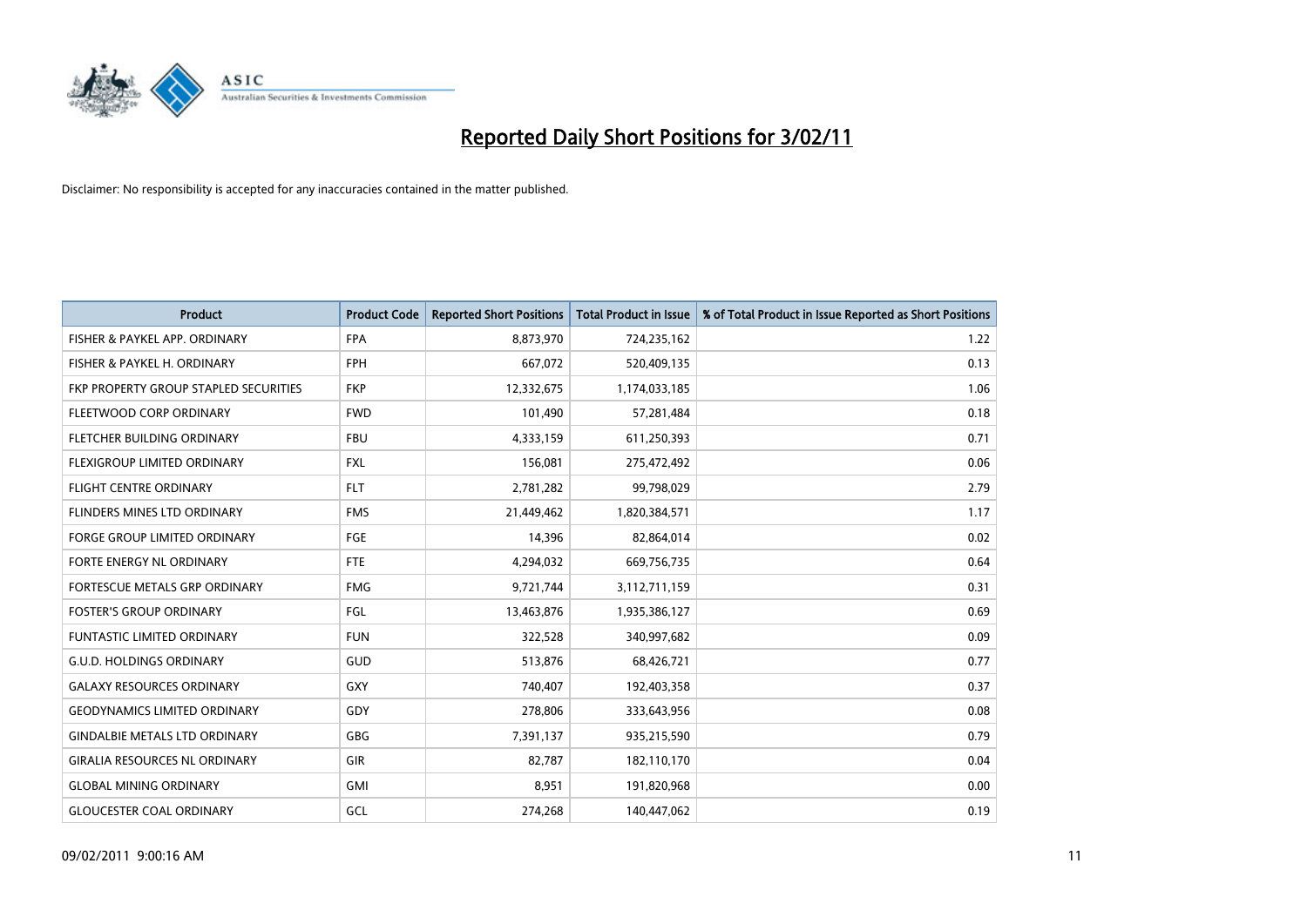

| <b>Product</b>                                   | <b>Product Code</b> | <b>Reported Short Positions</b> | Total Product in Issue | % of Total Product in Issue Reported as Short Positions |
|--------------------------------------------------|---------------------|---------------------------------|------------------------|---------------------------------------------------------|
| <b>GME RESOURCES LTD ORDINARY</b>                | <b>GME</b>          | 800                             | 302,352,750            | 0.00                                                    |
| <b>GOLDEN WEST RESOURCE ORDINARY</b>             | <b>GWR</b>          | 1,617                           | 189,606,127            | 0.00                                                    |
| <b>GOODMAN FIELDER, ORDINARY</b>                 | GFF                 | 19,527,666                      | 1,380,386,438          | 1.45                                                    |
| <b>GOODMAN GROUP STAPLED US PROHIBIT.</b>        | <b>GMG</b>          | 10,291,057                      | 6,893,007,207          | 0.14                                                    |
| <b>GPT GROUP STAPLED SEC.</b>                    | <b>GPT</b>          | 8,644,981                       | 1,855,529,431          | 0.47                                                    |
| <b>GRAINCORP LIMITED A CLASS ORDINARY</b>        | <b>GNC</b>          | 885,716                         | 198,318,900            | 0.45                                                    |
| <b>GRANGE RESOURCES, ORDINARY</b>                | <b>GRR</b>          | 1,223,801                       | 1,152,077,403          | 0.10                                                    |
| <b>GREENCAP LIMITED ORDINARY</b>                 | GCG                 |                                 | 262,515,385            | 0.00                                                    |
| <b>GREENLAND MIN EN LTD ORDINARY</b>             | GGG                 | 833,105                         | 307,293,279            | 0.27                                                    |
| <b>GRYPHON MINERALS LTD ORDINARY</b>             | GRY                 | 955,080                         | 292,472,058            | 0.34                                                    |
| <b>GUINNESS PEAT GROUP. CHESS DEPOSITARY INT</b> | <b>GPG</b>          | 55                              | 292,381,250            | 0.00                                                    |
| <b>GUNNS LIMITED ORDINARY</b>                    | <b>GNS</b>          | 22,986,790                      | 848,401,559            | 2.69                                                    |
| <b>GWA GROUP LTD ORDINARY</b>                    | <b>GWA</b>          | 5,120,944                       | 301,102,514            | 1.72                                                    |
| HARVEY NORMAN ORDINARY                           | <b>HVN</b>          | 31,790,674                      | 1,062,316,784          | 3.01                                                    |
| <b>HASTIE GROUP LIMITED ORDINARY</b>             | <b>HST</b>          | 1,954,979                       | 239,781,419            | 0.82                                                    |
| HASTINGS DIVERSIFIED STAPLED SECURITY            | <b>HDF</b>          | 452.576                         | 520,447,040            | 0.08                                                    |
| <b>HEARTWARE INT INC CDI 35:1</b>                | <b>HIN</b>          | 272,008                         | 66,059,280             | 0.41                                                    |
| <b>HENDERSON GROUP CDI 1:1</b>                   | <b>HGG</b>          | 5,561,489                       | 554,228,264            | 0.99                                                    |
| HFA HOLDINGS LIMITED ORDINARY                    | <b>HFA</b>          | 2,061,232                       | 469,330,170            | 0.43                                                    |
| HIGHLANDS PACIFIC ORDINARY                       | <b>HIG</b>          | 2,382,804                       | 685,582,148            | 0.35                                                    |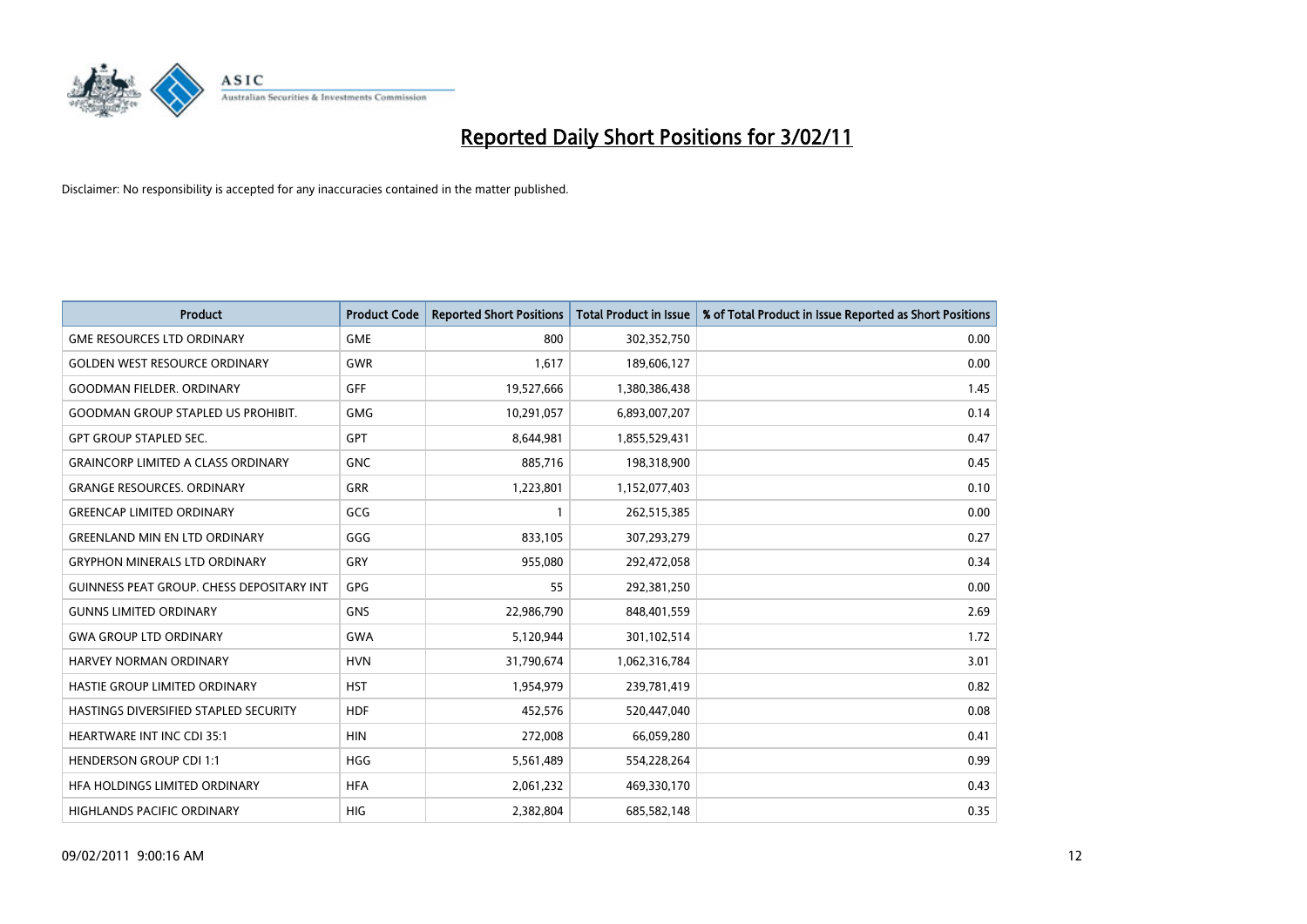

| Product                                  | <b>Product Code</b> | <b>Reported Short Positions</b> | Total Product in Issue | % of Total Product in Issue Reported as Short Positions |
|------------------------------------------|---------------------|---------------------------------|------------------------|---------------------------------------------------------|
| HILLCREST LITIGAT, ORDINARY              | <b>HLS</b>          | 1,600,000                       | 76,488,557             | 2.09                                                    |
| HILLGROVE RES LTD ORDINARY               | <b>HGO</b>          | 201,385                         | 793,698,575            | 0.03                                                    |
| HILLS HOLDINGS LTD ORDINARY              | <b>HIL</b>          | 2,088,589                       | 248,676,841            | 0.84                                                    |
| HORIZON OIL LIMITED ORDINARY             | <b>HZN</b>          | 2,682,470                       | 1,130,311,515          | 0.23                                                    |
| HUNNU COAL LIMITED ORDINARY              | <b>HUN</b>          | 1,025,284                       | 182,565,002            | 0.56                                                    |
| <b>ICON ENERGY LIMITED ORDINARY</b>      | <b>ICN</b>          | 303,636                         | 469,301,394            | 0.06                                                    |
| <b>IINET LIMITED ORDINARY</b>            | <b>IIN</b>          | 1,043,355                       | 152,160,119            | 0.68                                                    |
| <b>ILUKA RESOURCES ORDINARY</b>          | ILU                 | 4,393,922                       | 418,700,517            | 1.03                                                    |
| <b>IMDEX LIMITED ORDINARY</b>            | <b>IMD</b>          | 17,531                          | 197,442,297            | 0.01                                                    |
| IMF (AUSTRALIA) LTD ORDINARY             | <b>IMF</b>          | 361,051                         | 122,496,819            | 0.29                                                    |
| <b>IMX RESOURCES LTD ORDINARY</b>        | <b>IXR</b>          | 20,000                          | 262,612,803            | 0.01                                                    |
| <b>INCITEC PIVOT ORDINARY</b>            | IPL                 | 7,581,734                       | 1,628,730,107          | 0.46                                                    |
| <b>INDAGO RESOURCES LTD ORDINARY</b>     | IDG                 | 8,179                           | 7,398,609              | 0.11                                                    |
| <b>INDEPENDENCE GROUP ORDINARY</b>       | <b>IGO</b>          | 593,783                         | 138,777,305            | 0.43                                                    |
| <b>INDOPHIL RESOURCES ORDINARY</b>       | <b>IRN</b>          | 341,826                         | 471,445,763            | 0.07                                                    |
| <b>INDUSTREA LIMITED ORDINARY</b>        | IDL                 | 1,130,086                       | 363,878,295            | 0.30                                                    |
| <b>INFIGEN ENERGY STAPLED SECURITIES</b> | <b>IFN</b>          | 3,153,816                       | 761,222,569            | 0.40                                                    |
| ING INDUSTRIAL FUND UNITS                | <b>IIF</b>          | 1,927,447                       | 2,592,249,647          | 0.08                                                    |
| ING OFFICE FUND STAPLED SECURITIES       | <b>IOF</b>          | 13,772,714                      | 2,729,071,212          | 0.50                                                    |
| ING RE COM GROUP STAPLED SECURITIES      | <b>ILF</b>          | 9,075                           | 441,029,194            | 0.00                                                    |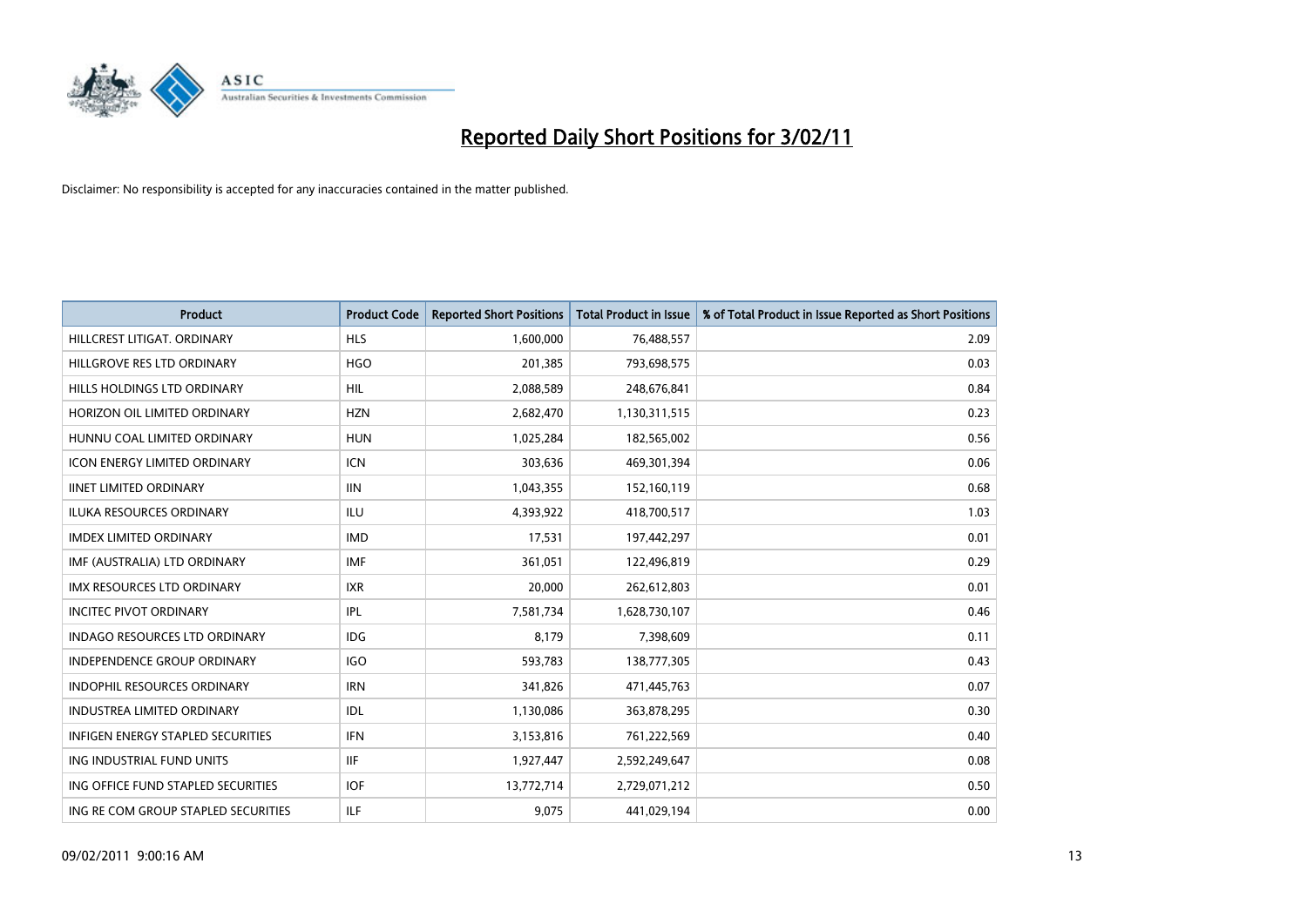

| <b>Product</b>                                  | <b>Product Code</b> | <b>Reported Short Positions</b> | <b>Total Product in Issue</b> | % of Total Product in Issue Reported as Short Positions |
|-------------------------------------------------|---------------------|---------------------------------|-------------------------------|---------------------------------------------------------|
| <b>INSURANCE AUSTRALIA ORDINARY</b>             | IAG                 | 5,809,613                       | 2,079,034,021                 | 0.25                                                    |
| INTEGRA MINING LTD. ORDINARY                    | IGR                 | 5,412,776                       | 757,942,394                   | 0.71                                                    |
| <b>INTREPID MINES ORDINARY</b>                  | <b>IAU</b>          | 2,188,185                       | 517,525,349                   | 0.42                                                    |
| <b>INVOCARE LIMITED ORDINARY</b>                | <b>IVC</b>          | 1,203,870                       | 102,421,288                   | 1.18                                                    |
| ION LIMITED ORDINARY                            | <b>ION</b>          | 164,453                         | 256,365,105                   | 0.06                                                    |
| <b>IOOF HOLDINGS LTD ORDINARY</b>               | IFL                 | 1,838,941                       | 229,794,395                   | 0.80                                                    |
| <b>IRESS MARKET TECH. ORDINARY</b>              | <b>IRE</b>          | 2,148,471                       | 126,018,142                   | 1.71                                                    |
| <b>IRON ORE HOLDINGS ORDINARY</b>               | <b>IOH</b>          | 174,536                         | 137,563,524                   | 0.12                                                    |
| ISHARES GLB CONSSTA CDI 1:1                     | IXI                 | 680                             | 4,750,000                     | 0.01                                                    |
| ISHARES MSCI EM MKTS CDI 1:1                    | <b>IEM</b>          | 2,311                           | 425,700,000                   | 0.00                                                    |
| <b>ISHARES MSCI S KOREA CDI 1:1</b>             | <b>IKO</b>          | 4,353                           | 51,900,000                    | 0.01                                                    |
| ISHARES S&P 500 CDI 1:1                         | <b>IVV</b>          | 14,515                          | 116,350,000                   | 0.01                                                    |
| ISHARES S&P HIGH DIV ISHARES S&P HIGH DIV       | <b>IHD</b>          | 7,940                           | 1,800,000                     | 0.44                                                    |
| <b>ISOFT GROUP LIMITED ORDINARY</b>             | <b>ISF</b>          | 5,469,141                       | 1,070,595,874                 | 0.51                                                    |
| <b>IVANHOE AUSTRALIA ORDINARY</b>               | <b>IVA</b>          | 228,817                         | 418,410,103                   | 0.05                                                    |
| <b>JABIRU METALS LTD ORDINARY</b>               | <b>JML</b>          | 92,140                          | 553,304,180                   | 0.01                                                    |
| <b>JAMES HARDIE INDUST CHESS DEPOSITARY INT</b> | <b>IHX</b>          | 16,550,654                      | 436,128,074                   | 3.78                                                    |
| JAMESON RESOURCES ORDINARY                      | <b>JAL</b>          | 1,600,000                       | 95,828,865                    | 1.67                                                    |
| <b>IB HI-FI LIMITED ORDINARY</b>                | <b>IBH</b>          | 10,187,985                      | 109,223,945                   | 9.33                                                    |
| <b>IUPITER MINES ORDINARY</b>                   | <b>IMS</b>          | 724.229                         | 1,345,694,702                 | 0.05                                                    |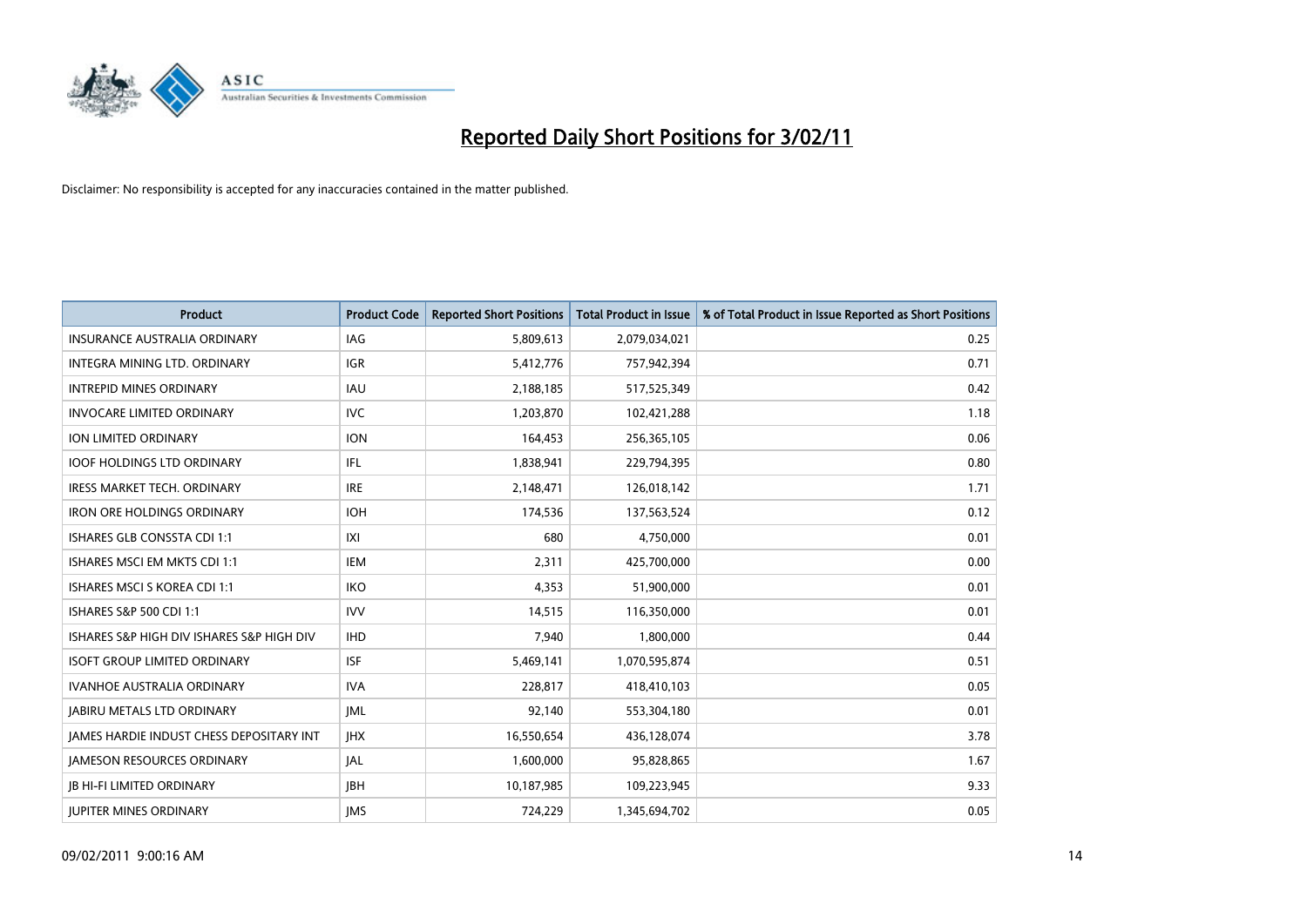

| <b>Product</b>                        | <b>Product Code</b> | <b>Reported Short Positions</b> | <b>Total Product in Issue</b> | % of Total Product in Issue Reported as Short Positions |
|---------------------------------------|---------------------|---------------------------------|-------------------------------|---------------------------------------------------------|
| <b>KAGARA LTD ORDINARY</b>            | KZL                 | 2,606,577                       | 707,789,717                   | 0.36                                                    |
| KANGAROO RES LTD ORDINARY             | <b>KRL</b>          | 600,000                         | 1,100,576,564                 | 0.05                                                    |
| KAROON GAS AUSTRALIA ORDINARY         | <b>KAR</b>          | 434,341                         | 217,295,769                   | 0.21                                                    |
| KATHMANDU HOLD LTD ORDINARY           | <b>KMD</b>          | 666,012                         | 200,000,000                   | 0.33                                                    |
| <b>KEYBRIDGE CAPITAL ORDINARY</b>     | <b>KBC</b>          | 5,999                           | 172,070,564                   | 0.00                                                    |
| KIMBERLEY METALS LTD ORDINARY         | <b>KBL</b>          | 2,609                           | 161,356,672                   | 0.00                                                    |
| KINGSGATE CONSOLID. ORDINARY          | <b>KCN</b>          | 1,511,293                       | 102,286,251                   | 1.48                                                    |
| KINGSROSE MINING LTD ORDINARY         | <b>KRM</b>          | 190,400                         | 253,997,488                   | 0.07                                                    |
| LEIGHTON HOLDINGS ORDINARY            | LEI                 | 6,595,425                       | 302,244,299                   | 2.18                                                    |
| LEND LEASE GROUP UNIT/ORD STAPLED     | <b>LLC</b>          | 1,000,123                       | 565,558,754                   | 0.16                                                    |
| LINC ENERGY LTD ORDINARY              | <b>LNC</b>          | 5,507,603                       | 502,519,400                   | 1.10                                                    |
| LIQUEFIED NATURAL ORDINARY            | <b>LNG</b>          | 7,100                           | 213,339,015                   | 0.00                                                    |
| LYNAS CORPORATION ORDINARY            | <b>LYC</b>          | 60,169,167                      | 1,662,499,093                 | 3.61                                                    |
| M2 TELECOMMUNICATION ORDINARY         | <b>MTU</b>          | 1,430                           | 122,827,336                   | 0.00                                                    |
| MACARTHUR COAL ORDINARY               | <b>MCC</b>          | 1,613,689                       | 299,476,903                   | 0.55                                                    |
| <b>MACMAHON HOLDINGS ORDINARY</b>     | <b>MAH</b>          | 6,642,731                       | 733,711,705                   | 0.89                                                    |
| MACQ ATLAS ROADS GRP ORDINARY STAPLED | <b>MQA</b>          | 3,857,964                       | 452,345,907                   | 0.84                                                    |
| MACQUARIE GROUP LTD ORDINARY          | MQG                 | 4,656,378                       | 346,796,360                   | 1.31                                                    |
| MAGMA METALS LTD. ORDINARY            | <b>MMW</b>          | 90,000                          | 195,605,923                   | 0.05                                                    |
| MANTRA RESOURCES ORDINARY             | <b>MRU</b>          | 49,504                          | 133,329,188                   | 0.04                                                    |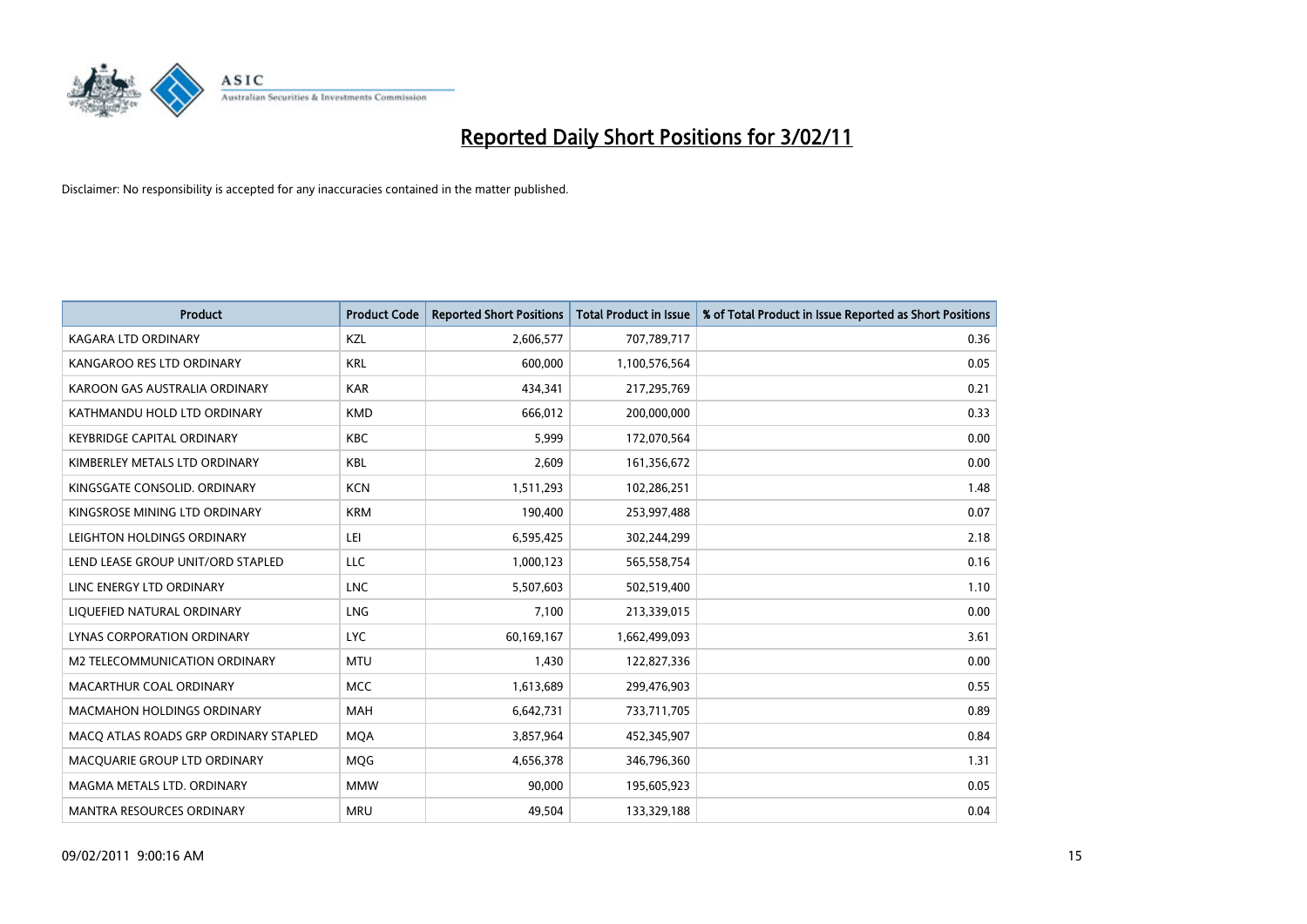

| <b>Product</b>                   | <b>Product Code</b> | <b>Reported Short Positions</b> | <b>Total Product in Issue</b> | % of Total Product in Issue Reported as Short Positions |
|----------------------------------|---------------------|---------------------------------|-------------------------------|---------------------------------------------------------|
| MAP GROUP STAPLED US PROHIBIT.   | <b>MAP</b>          | 2,042,921                       | 1,861,210,782                 | 0.11                                                    |
| MATRIX C & E LTD ORDINARY        | <b>MCE</b>          | 53,325                          | 72,964,098                    | 0.07                                                    |
| <b>MAYNE PHARMA LTD ORDINARY</b> | <b>MYX</b>          | 18,599                          | 151,028,700                   | 0.01                                                    |
| MCMILLAN SHAKESPEARE ORDINARY    | <b>MMS</b>          | 85,528                          | 67,919,101                    | 0.12                                                    |
| <b>MCPHERSON'S LTD ORDINARY</b>  | <b>MCP</b>          | 32,283                          | 71,651,758                    | 0.04                                                    |
| MEDUSA MINING LTD ORDINARY       | <b>MML</b>          | 1,916,737                       | 188,233,911                   | 1.01                                                    |
| MELBOURNE IT LIMITED ORDINARY    | <b>MLB</b>          | 141,980                         | 80,031,955                    | 0.18                                                    |
| MEO AUSTRALIA LTD ORDINARY       | <b>MEO</b>          | 761,664                         | 539,913,260                   | 0.14                                                    |
| MERMAID MARINE ORDINARY          | <b>MRM</b>          | 428,616                         | 213,669,828                   | 0.20                                                    |
| MESOBLAST LIMITED ORDINARY       | <b>MSB</b>          | 237,674                         | 252,645,506                   | 0.10                                                    |
| METALS X LIMITED ORDINARY        | <b>MLX</b>          | 326,940                         | 1,365,661,782                 | 0.03                                                    |
| METCASH LIMITED ORDINARY         | <b>MTS</b>          | 22,609,007                      | 768,801,639                   | 2.93                                                    |
| METGASCO LIMITED ORDINARY        | <b>MEL</b>          | 258,242                         | 252,460,972                   | 0.10                                                    |
| MICLYN EXP OFFSHR ORDINARY       | <b>MIO</b>          | 91,863                          | 271,700,000                   | 0.03                                                    |
| MINARA RESOURCES ORDINARY        | <b>MRE</b>          | 9,854,604                       | 1,167,783,517                 | 0.82                                                    |
| MINCOR RESOURCES NL ORDINARY     | <b>MCR</b>          | 805,687                         | 200,608,804                   | 0.41                                                    |
| MINEMAKERS LIMITED ORDINARY      | <b>MAK</b>          | 108,146                         | 227,003,950                   | 0.05                                                    |
| MINERAL DEPOSITS ORDINARY        | <b>MDL</b>          | 237,667                         | 60,768,582                    | 0.38                                                    |
| MINERAL RESOURCES, ORDINARY      | <b>MIN</b>          | 225,687                         | 168,812,735                   | 0.14                                                    |
| MIRABELA NICKEL LTD ORDINARY     | <b>MBN</b>          | 7,115,919                       | 491,561,237                   | 1.45                                                    |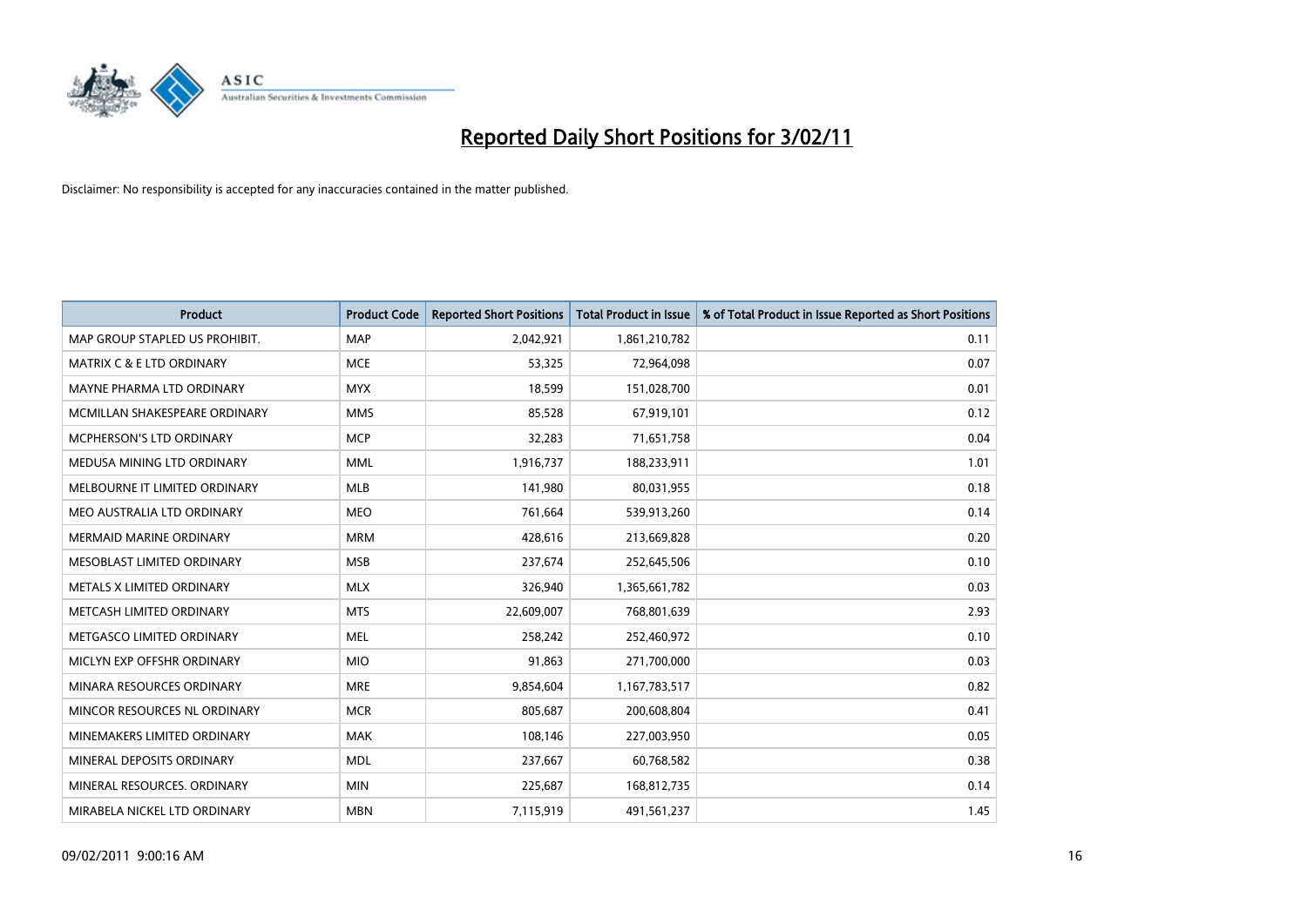

| Product                                 | <b>Product Code</b> | <b>Reported Short Positions</b> | <b>Total Product in Issue</b> | % of Total Product in Issue Reported as Short Positions |
|-----------------------------------------|---------------------|---------------------------------|-------------------------------|---------------------------------------------------------|
| MIRVAC GROUP STAPLED SECURITIES         | <b>MGR</b>          | 8,938,469                       | 3,415,819,357                 | 0.26                                                    |
| MOLOPO ENERGY LTD ORDINARY              | <b>MPO</b>          | 1,816,410                       | 250,972,584                   | 0.73                                                    |
| MOLY MINES LIMITED ORDINARY             | <b>MOL</b>          | 82,000                          | 365,893,989                   | 0.02                                                    |
| MONADELPHOUS GROUP ORDINARY             | <b>MND</b>          | 570,886                         | 87,576,827                    | 0.63                                                    |
| MORNING STAR GOLD NL ORDINARY           | <b>MCO</b>          | 10,564                          | 284,318,462                   | 0.00                                                    |
| <b>MOUNT GIBSON IRON ORDINARY</b>       | <b>MGX</b>          | 4,844,709                       | 1,082,570,693                 | 0.43                                                    |
| MULTIPLEX SITES SITES                   | <b>MXUPA</b>        | 49                              | 4,500,000                     | 0.00                                                    |
| MURCHISON METALS LTD ORDINARY           | <b>MMX</b>          | 10,589,610                      | 435,884,268                   | 2.43                                                    |
| MYER HOLDINGS LTD ORDINARY              | <b>MYR</b>          | 24,406,300                      | 582,297,884                   | 4.15                                                    |
| <b>MYSTATE LIMITED ORDINARY</b>         | <b>MYS</b>          | 1,400                           | 67,439,158                    | 0.00                                                    |
| NAMOI COTTON CO-OP CO-OPERATIVE CAP.UNT | <b>NAM</b>          | 205,227                         | 96,978,836                    | 0.21                                                    |
| NATIONAL AUST. BANK ORDINARY            | <b>NAB</b>          | 11,081,412                      | 2,169,575,514                 | 0.50                                                    |
| NATURAL FUEL LIMITED ORDINARY           | <b>NFL</b>          |                                 | 721,912                       | 0.00                                                    |
| NAVITAS LIMITED ORDINARY                | <b>NVT</b>          | 888,944                         | 369,358,564                   | 0.23                                                    |
| NEPTUNE MARINE ORDINARY                 | <b>NMS</b>          | 1,937,149                       | 442,352,382                   | 0.43                                                    |
| NEW GUINEA ENERGY ORDINARY              | <b>NGE</b>          | 122,967                         | 781,275,586                   | 0.02                                                    |
| NEW HOPE CORPORATION ORDINARY           | <b>NHC</b>          | 744,391                         | 830,230,549                   | 0.09                                                    |
| NEWCREST MINING ORDINARY                | <b>NCM</b>          | 2,903,394                       | 765,173,287                   | 0.35                                                    |
| NEWS CORP A NON-VOTING CDI              | <b>NWSLV</b>        | 104,121                         | 1,828,219,749                 | 0.01                                                    |
| NEWS CORP B VOTING CDI                  | <b>NWS</b>          | 7,783,612                       | 798,520,953                   | 0.97                                                    |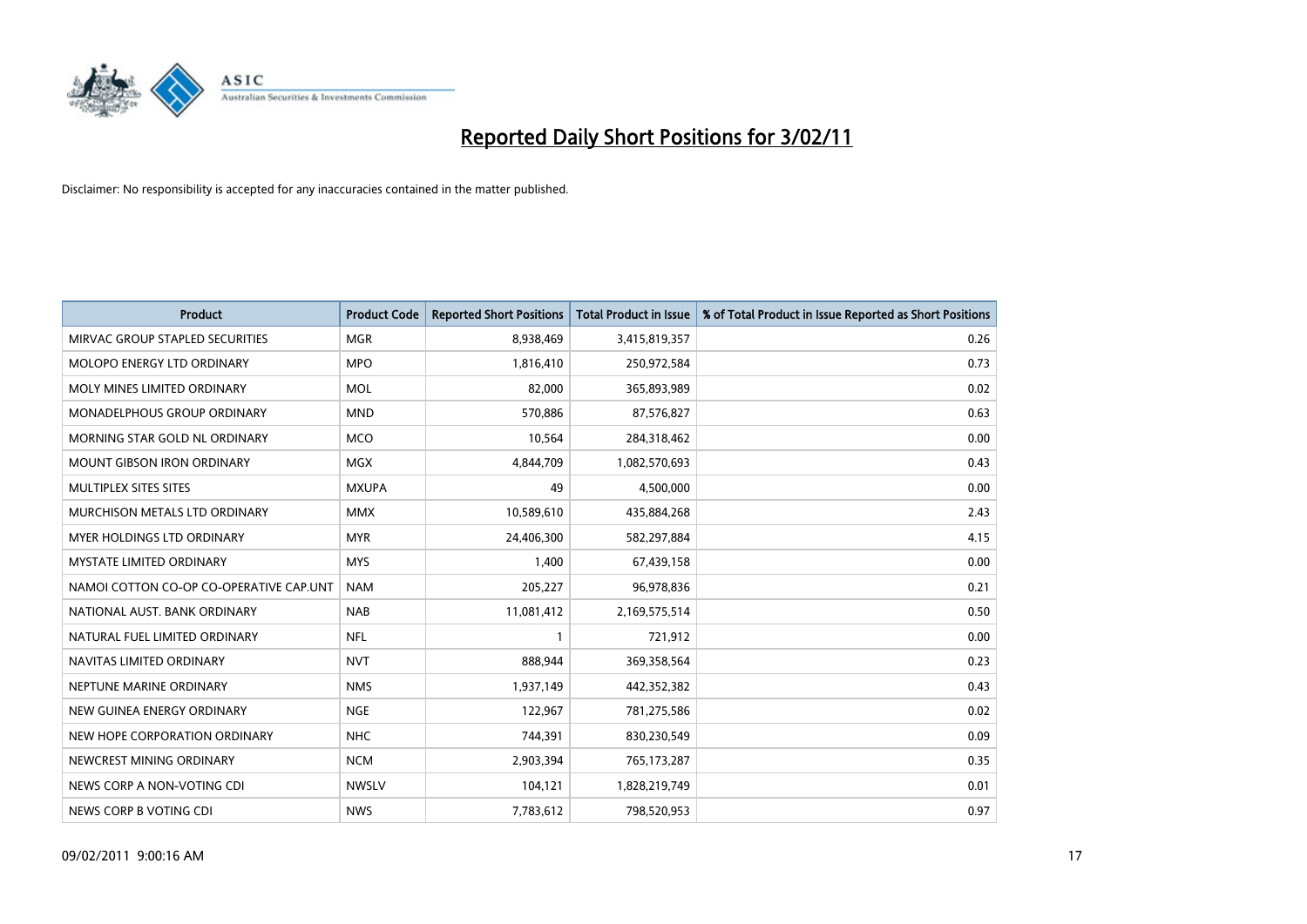

| <b>Product</b>                        | <b>Product Code</b> | <b>Reported Short Positions</b> | Total Product in Issue | % of Total Product in Issue Reported as Short Positions |
|---------------------------------------|---------------------|---------------------------------|------------------------|---------------------------------------------------------|
| NEXBIS LIMITED ORDINARY               | <b>NBS</b>          | 63,733                          | 798,356,704            | 0.01                                                    |
| NEXUS ENERGY LIMITED ORDINARY         | <b>NXS</b>          | 5,543,069                       | 1,020,257,304          | 0.55                                                    |
| NIB HOLDINGS LIMITED ORDINARY         | <b>NHF</b>          | 6.347                           | 466,765,752            | 0.00                                                    |
| NICK SCALI LIMITED ORDINARY           | <b>NCK</b>          | 35,846                          | 81,000,000             | 0.04                                                    |
| NIDO PETROLEUM ORDINARY               | <b>NDO</b>          | 903,075                         | 1,353,627,921          | 0.06                                                    |
| NKWE PLATINUM 10C US COMMON           | <b>NKP</b>          | 240,577                         | 559,651,184            | 0.05                                                    |
| NOBLE MINERAL RES ORDINARY            | <b>NMG</b>          | 464,423                         | 380,575,238            | 0.12                                                    |
| NORTHERN CREST ORDINARY               | <b>NOC</b>          | 24,345                          | 116,074,781            | 0.02                                                    |
| NORTHERN IRON LTD ORDINARY            | <b>NFE</b>          | 1,229,152                       | 336,084,863            | 0.37                                                    |
| NORTHERN MIN LTD ORDINARY             | <b>NTU</b>          | 200,000                         | 162,465,212            | 0.12                                                    |
| NRW HOLDINGS LIMITED ORDINARY         | <b>NWH</b>          | 205,265                         | 251,223,000            | 0.08                                                    |
| NUFARM LIMITED ORDINARY               | <b>NUF</b>          | 6,547,969                       | 261,833,005            | 2.48                                                    |
| NUPLEX INDUSTRIES ORDINARY            | <b>NPX</b>          | 95,106                          | 195,060,783            | 0.05                                                    |
| OAKTON LIMITED ORDINARY               | <b>OKN</b>          | 871,095                         | 93,674,235             | 0.92                                                    |
| OCEANAGOLD CORP. CHESS DEPOSITARY INT | <b>OGC</b>          | 1,622,038                       | 262,062,610            | 0.61                                                    |
| OCEANIA CAPITAL LTD ORDINARY          | <b>OCP</b>          | 2,500                           | 91,921,295             | 0.00                                                    |
| OIL SEARCH LTD ORDINARY               | OSH                 | 7,780,235                       | 1,312,888,303          | 0.57                                                    |
| OM HOLDINGS LIMITED ORDINARY          | OMH                 | 2,725,215                       | 503,085,150            | 0.55                                                    |
| <b>ONESTEEL LIMITED ORDINARY</b>      | OST                 | 10,793,011                      | 1,334,723,421          | 0.80                                                    |
| ORICA LIMITED ORDINARY                | ORI                 | 1,626,548                       | 363,223,767            | 0.44                                                    |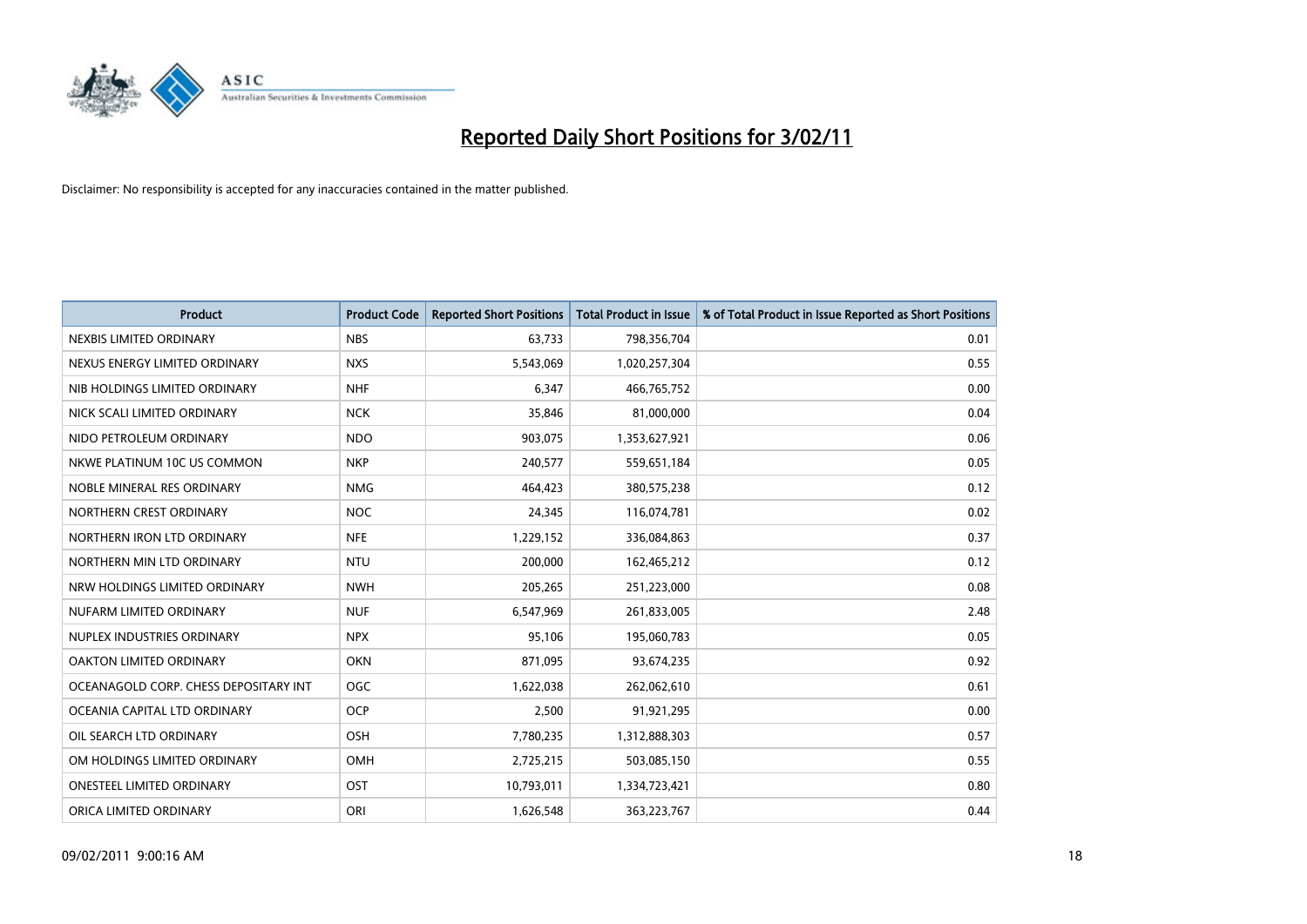

| <b>Product</b>                 | <b>Product Code</b> | <b>Reported Short Positions</b> | <b>Total Product in Issue</b> | % of Total Product in Issue Reported as Short Positions |
|--------------------------------|---------------------|---------------------------------|-------------------------------|---------------------------------------------------------|
| ORIGIN ENERGY ORDINARY         | ORG                 | 3,348,211                       | 884,833,512                   | 0.36                                                    |
| OROCOBRE LIMITED ORDINARY      | <b>ORE</b>          | 36,231                          | 91,181,996                    | 0.03                                                    |
| OROTONGROUP LIMITED ORDINARY   | <b>ORL</b>          | 6,499                           | 40,880,902                    | 0.02                                                    |
| OTTO ENERGY LIMITED ORDINARY   | <b>OEL</b>          | 112,737                         | 1,134,540,071                 | 0.01                                                    |
| OZ MINERALS ORDINARY           | OZL                 | 24,105,517                      | 3,238,546,504                 | 0.70                                                    |
| <b>PACIFIC BRANDS ORDINARY</b> | <b>PBG</b>          | 7,773,263                       | 931,386,248                   | 0.84                                                    |
| PALADIN ENERGY LTD ORDINARY    | <b>PDN</b>          | 20,722,555                      | 725,358,046                   | 2.86                                                    |
| PAN PACIFIC PETROL. ORDINARY   | PPP                 | 242,029                         | 588,612,110                   | 0.04                                                    |
| PANAUST LIMITED ORDINARY       | <b>PNA</b>          | 9,587,638                       | 2,958,612,502                 | 0.33                                                    |
| PANORAMIC RESOURCES ORDINARY   | PAN                 | 1,387,675                       | 206,500,342                   | 0.66                                                    |
| PAPERLINX LIMITED ORDINARY     | <b>PPX</b>          | 20,680,061                      | 603,580,761                   | 3.43                                                    |
| PATTIES FOODS LTD ORDINARY     | PFL                 |                                 | 138,908,853                   | 0.00                                                    |
| PEET LIMITED ORDINARY          | <b>PPC</b>          | 91,213                          | 302,965,804                   | 0.03                                                    |
| PENINSULA ENERGY LTD ORDINARY  | <b>PEN</b>          | 5,000                           | 1,943,398,307                 | 0.00                                                    |
| PERILYA LIMITED ORDINARY       | PEM                 | 1,072,669                       | 526,075,563                   | 0.20                                                    |
| PERPETUAL LIMITED ORDINARY     | <b>PPT</b>          | 2,400,351                       | 44,140,166                    | 5.44                                                    |
| PERSEUS MINING LTD ORDINARY    | PRU                 | 2,065,684                       | 422,837,088                   | 0.49                                                    |
| PETSEC ENERGY ORDINARY         | <b>PSA</b>          | 223,332                         | 231,283,622                   | 0.10                                                    |
| PHARMAXIS LTD ORDINARY         | <b>PXS</b>          | 1,090,112                       | 228,127,809                   | 0.48                                                    |
| PHOTON GROUP LTD ORDINARY      | PGA                 | 250,510                         | 1,540,543,357                 | 0.02                                                    |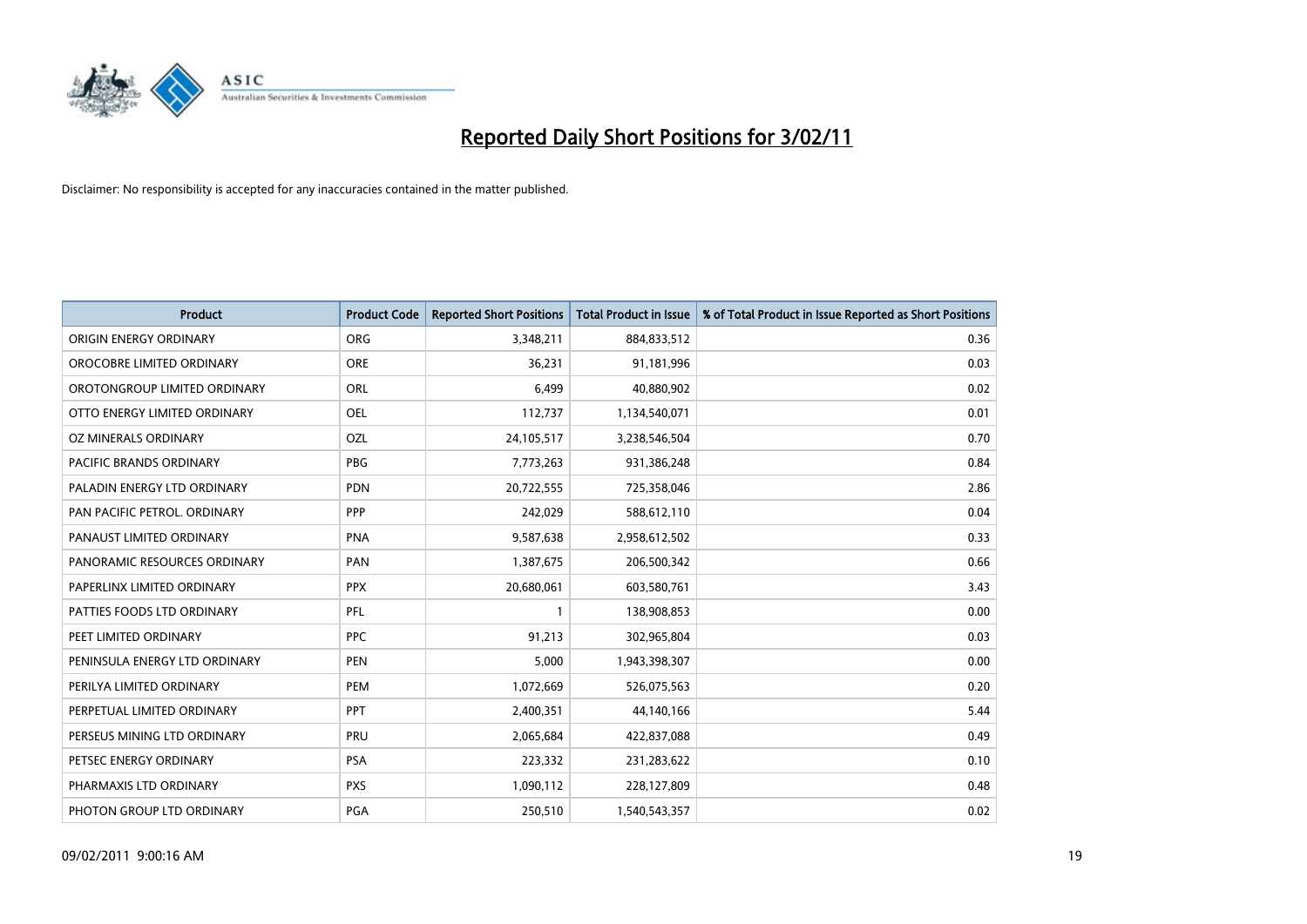

| Product                              | <b>Product Code</b> | <b>Reported Short Positions</b> | <b>Total Product in Issue</b> | % of Total Product in Issue Reported as Short Positions |
|--------------------------------------|---------------------|---------------------------------|-------------------------------|---------------------------------------------------------|
| PIKE RIVER COAL ORDINARY             | <b>PRC</b>          | 257,595                         | 405,513,933                   | 0.06                                                    |
| PLATINUM ASSET ORDINARY              | <b>PTM</b>          | 5,276,795                       | 561,347,878                   | 0.92                                                    |
| PLATINUM AUSTRALIA ORDINARY          | <b>PLA</b>          | 5,420,948                       | 392,430,039                   | 1.39                                                    |
| PLATINUM CAPITAL LTD ORDINARY        | <b>PMC</b>          |                                 | 163,732,888                   | 0.00                                                    |
| PMP LIMITED ORDINARY                 | <b>PMP</b>          | 303,684                         | 335,338,483                   | 0.08                                                    |
| PORT BOUVARD LIMITED ORDINARY        | PBD                 | 6,754                           | 593,868,295                   | 0.00                                                    |
| PREMIER INVESTMENTS ORDINARY         | <b>PMV</b>          | 216,468                         | 155,030,045                   | 0.14                                                    |
| PRIMARY HEALTH CARE ORDINARY         | PRY                 | 11,077,296                      | 496,073,188                   | 2.24                                                    |
| PRIME INFR GROUP. STAPLED SECURITIES | PIH                 | 308,735                         | 351,776,795                   | 0.09                                                    |
| PRIME MEDIA GRP LTD ORDINARY         | PRT                 | 2                               | 366,330,303                   | 0.00                                                    |
| PRIMEAG AUSTRALIA ORDINARY           | PAG                 | 943                             | 150,569,976                   | 0.00                                                    |
| PROGEN PHARMACEUTIC ORDINARY         | PGL                 | 151,596                         | 24,709,097                    | 0.61                                                    |
| PROGRAMMED ORDINARY                  | <b>PRG</b>          | 521,945                         | 118,169,908                   | 0.46                                                    |
| <b>PSIVIDA CORP CDI 1:1</b>          | <b>PVA</b>          | 6,878                           | 9,056,004                     | 0.08                                                    |
| <b>QANTAS AIRWAYS ORDINARY</b>       | QAN                 | 23,308,251                      | 2,265,123,620                 | 1.03                                                    |
| OBE INSURANCE GROUP ORDINARY         | <b>OBE</b>          | 17,985,480                      | 1,051,731,456                 | 1.69                                                    |
| OR NATIONAL LIMITED ORDINARY         | <b>ORN</b>          | 18,547,008                      | 2,440,000,000                 | 0.73                                                    |
| QUICKSTEP HOLDINGS ORDINARY          | OHL                 | 2,900                           | 253,562,870                   | 0.00                                                    |
| RAMELIUS RESOURCES ORDINARY          | <b>RMS</b>          | 37,248                          | 291,208,795                   | 0.01                                                    |
| RAMSAY HEALTH CARE ORDINARY          | <b>RHC</b>          | 1,478,533                       | 202,081,252                   | 0.73                                                    |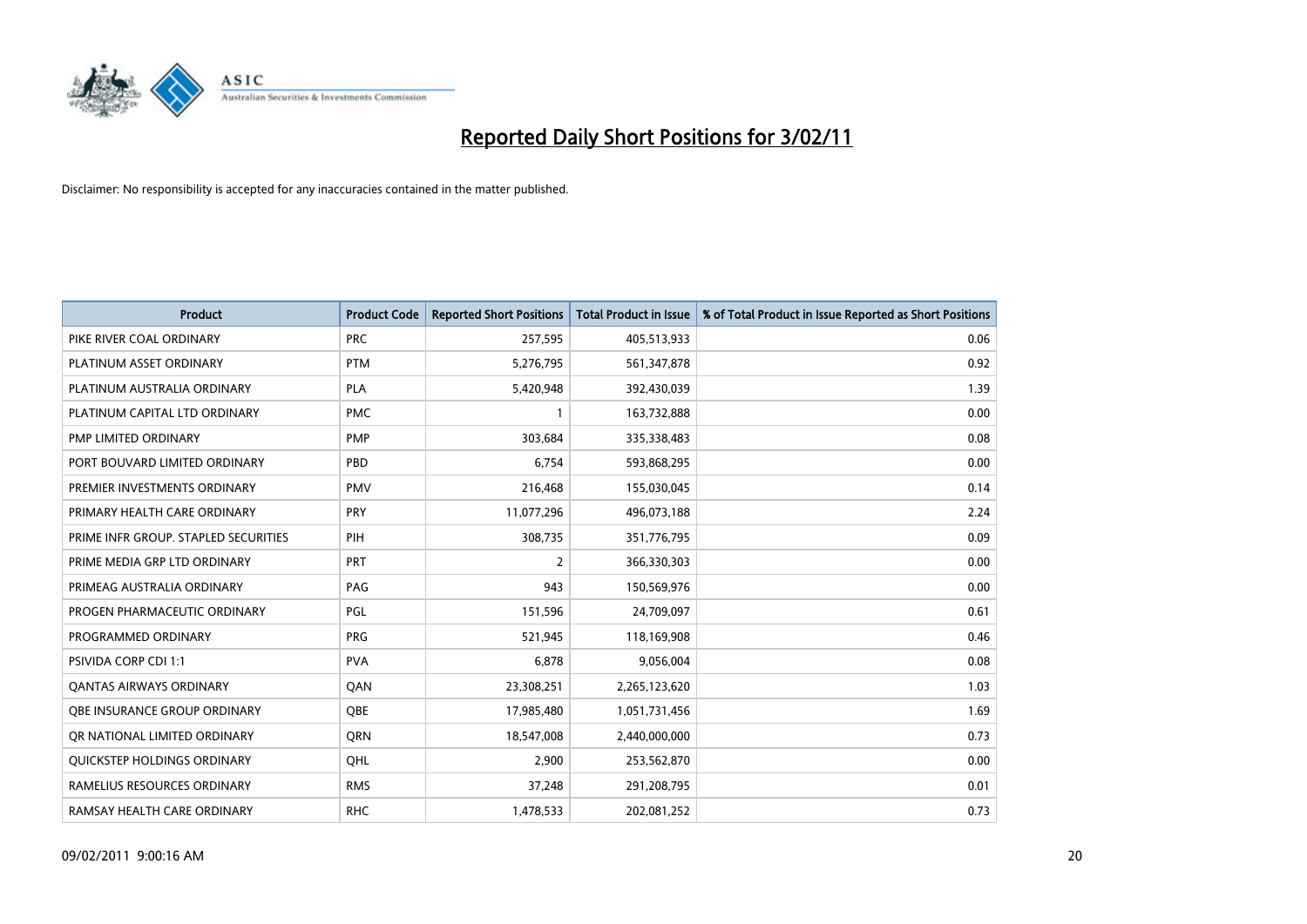

| <b>Product</b>                      | <b>Product Code</b> | <b>Reported Short Positions</b> | <b>Total Product in Issue</b> | % of Total Product in Issue Reported as Short Positions |
|-------------------------------------|---------------------|---------------------------------|-------------------------------|---------------------------------------------------------|
| RANGE RESOURCES LTD ORDINARY        | <b>RRS</b>          | 1,204,012                       | 1,260,169,059                 | 0.10                                                    |
| <b>RCR TOMLINSON ORDINARY</b>       | <b>RCR</b>          | 68,067                          | 131,892,672                   | 0.05                                                    |
| <b>REA GROUP ORDINARY</b>           | <b>REA</b>          | 15,496                          | 129,691,280                   | 0.00                                                    |
| RECKON LIMITED ORDINARY             | <b>RKN</b>          | 1,982                           | 133,384,060                   | 0.00                                                    |
| <b>RED FORK ENERGY ORDINARY</b>     | <b>RFE</b>          | 7,813                           | 139,535,000                   | 0.01                                                    |
| REDFLEX HOLDINGS ORDINARY           | <b>RDF</b>          | 858                             | 110,345,599                   | 0.00                                                    |
| REED RESOURCES LTD ORDINARY         | <b>RDR</b>          | 268,205                         | 193,271,768                   | 0.14                                                    |
| REGIONAL EXPRESS ORDINARY           | <b>REX</b>          | 2,476                           | 121,254,902                   | 0.00                                                    |
| REGIS RESOURCES ORDINARY            | <b>RRL</b>          | 2,810,387                       | 430,750,415                   | 0.65                                                    |
| RESMED INC CDI 10:1                 | <b>RMD</b>          | 15,269,246                      | 1,516,163,980                 | 1.01                                                    |
| RESOLUTE MINING ORDINARY            | <b>RSG</b>          | 4,878,807                       | 466,525,930                   | 1.05                                                    |
| <b>RESOURCE GENERATION ORDINARY</b> | <b>RES</b>          | 226,811                         | 243,900,530                   | 0.09                                                    |
| RETAIL FOOD GROUP ORDINARY          | <b>RFG</b>          | 4,876                           | 107,301,926                   | 0.00                                                    |
| REVERSE CORP LIMITED ORDINARY       | <b>REF</b>          | 25,141                          | 92,382,175                    | 0.03                                                    |
| REX MINERALS LIMITED ORDINARY       | <b>RXM</b>          | 80,000                          | 150,317,460                   | 0.05                                                    |
| <b>RHG LIMITED ORDINARY</b>         | <b>RHG</b>          | 63,948                          | 318,745,978                   | 0.01                                                    |
| <b>RIDLEY CORPORATION ORDINARY</b>  | <b>RIC</b>          | 52,908                          | 307,817,071                   | 0.02                                                    |
| RIO TINTO LIMITED ORDINARY          | <b>RIO</b>          | 15,075,836                      | 435,758,720                   | 3.45                                                    |
| <b>RIVERCITY MOTORWAY STAPLED</b>   | <b>RCY</b>          | 132,000                         | 957,010,115                   | 0.01                                                    |
| RIVERSDALE MINING ORDINARY          | <b>RIV</b>          | 1,334,112                       | 236,696,188                   | 0.56                                                    |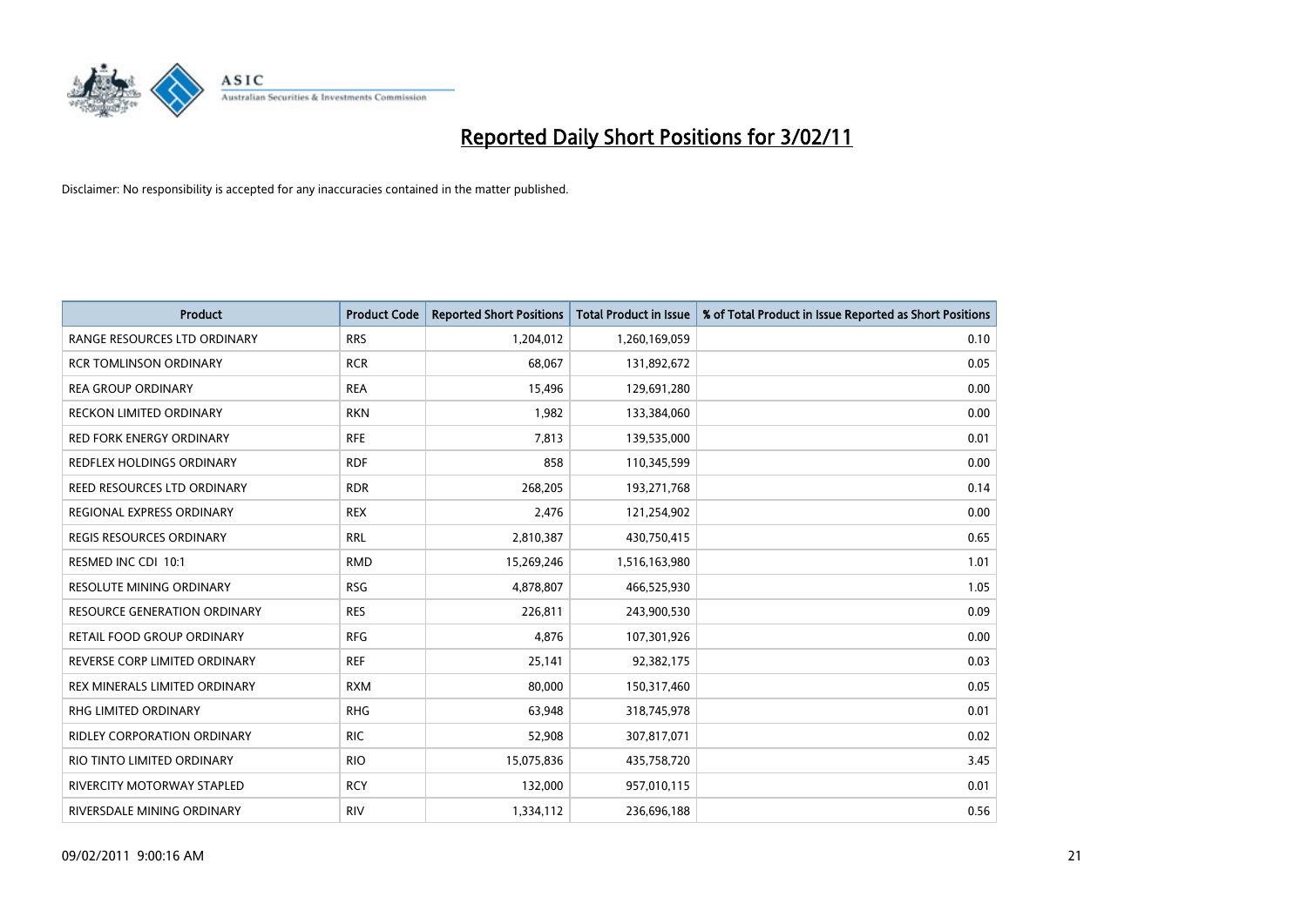

| Product                                  | <b>Product Code</b> | <b>Reported Short Positions</b> | <b>Total Product in Issue</b> | % of Total Product in Issue Reported as Short Positions |
|------------------------------------------|---------------------|---------------------------------|-------------------------------|---------------------------------------------------------|
| ROC OIL COMPANY ORDINARY                 | <b>ROC</b>          | 7,155,500                       | 713,154,560                   | 1.00                                                    |
| <b>RURALCO HOLDINGS ORDINARY</b>         | <b>RHL</b>          | 31,155                          | 55,019,284                    | 0.06                                                    |
| SAI GLOBAL LIMITED ORDINARY              | SAI                 | 147,634                         | 197,910,346                   | 0.06                                                    |
| SALMAT LIMITED ORDINARY                  | <b>SLM</b>          | 101,439                         | 159,749,049                   | 0.06                                                    |
| SAMSON OIL & GAS LTD ORDINARY            | SSN                 | 676,621                         | 1,669,343,124                 | 0.04                                                    |
| SANDFIRE RESOURCES ORDINARY              | <b>SFR</b>          | 156,541                         | 148,259,969                   | 0.11                                                    |
| SANTOS LTD ORDINARY                      | <b>STO</b>          | 3,346,306                       | 874,204,299                   | 0.35                                                    |
| SARACEN MINERAL ORDINARY                 | SAR                 | 318,439                         | 492,151,415                   | 0.05                                                    |
| SEDGMAN LIMITED ORDINARY                 | <b>SDM</b>          | 323,435                         | 207,997,898                   | 0.15                                                    |
| SEEK LIMITED ORDINARY                    | <b>SEK</b>          | 2,973,747                       | 336,584,488                   | 0.88                                                    |
| SENETAS CORPORATION ORDINARY             | <b>SEN</b>          | 756,999                         | 463,105,195                   | 0.16                                                    |
| SERVCORP LIMITED ORDINARY                | SRV                 | 112,686                         | 98,440,807                    | 0.11                                                    |
| SERVICE STREAM ORDINARY                  | <b>SSM</b>          | 344.663                         | 283,418,867                   | 0.12                                                    |
| SEVEN GROUP HOLDINGS ORDINARY            | <b>SVW</b>          | 184,085                         | 305,410,281                   | 0.04                                                    |
| SIGMA PHARMACEUTICAL ORDINARY            | <b>SIP</b>          | 12,551,759                      | 1,178,626,572                 | 1.08                                                    |
| SILEX SYSTEMS ORDINARY                   | <b>SLX</b>          | 247,780                         | 166,136,391                   | 0.14                                                    |
| SILVER LAKE RESOURCE ORDINARY            | <b>SLR</b>          | 361,374                         | 178,882,838                   | 0.21                                                    |
| SIMS METAL MGMT LTD ORDINARY             | <b>SGM</b>          | 3,487,850                       | 204,921,757                   | 1.70                                                    |
| SINGAPORE TELECOMM. CHESS DEPOSITARY INT | SGT                 | 4,598,878                       | 323,457,097                   | 1.39                                                    |
| SIRIUS RESOURCES NL ORDINARY             | <b>SIR</b>          | 16,976                          | 137,134,586                   | 0.01                                                    |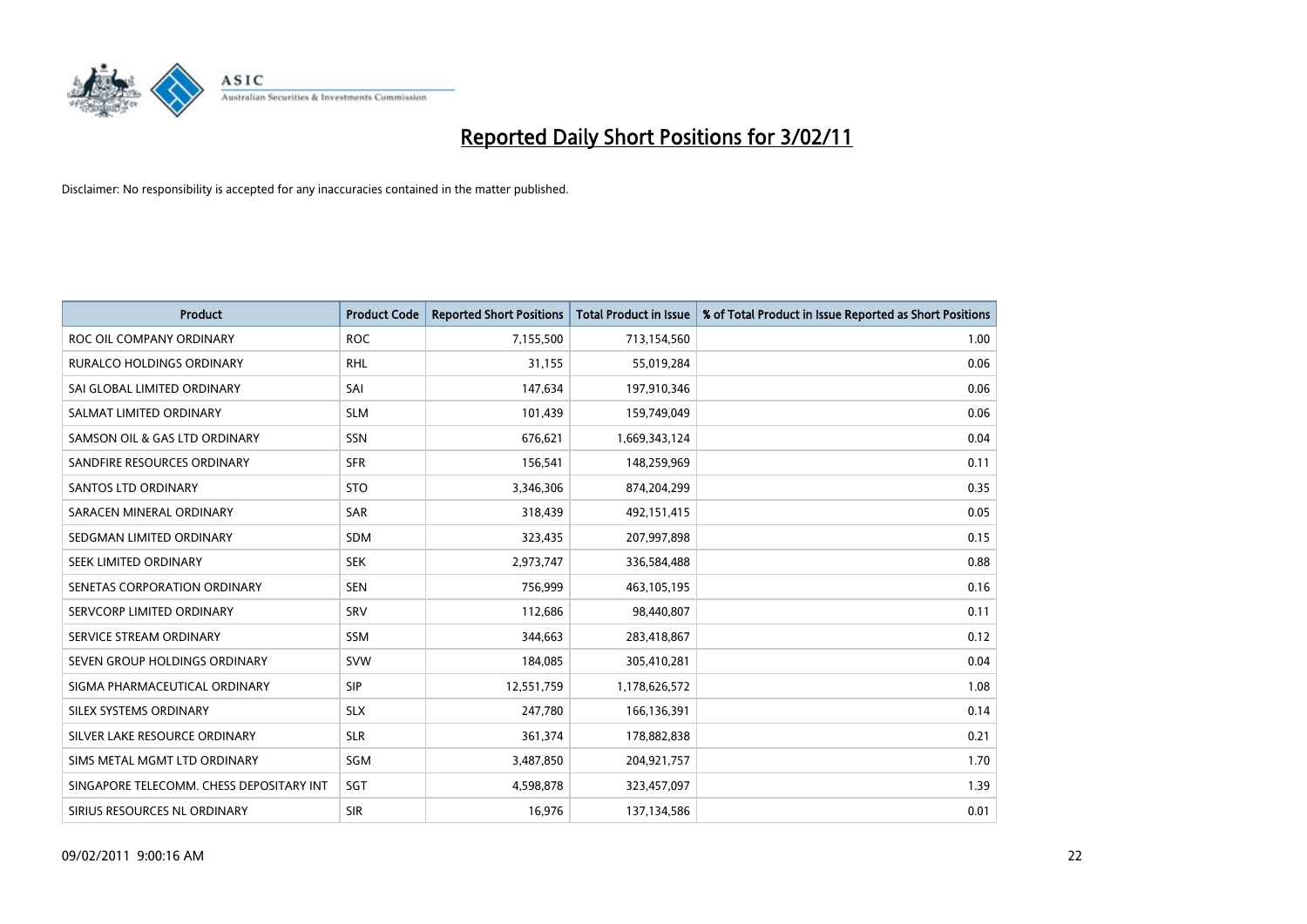

| <b>Product</b>                           | <b>Product Code</b> | <b>Reported Short Positions</b> | Total Product in Issue | % of Total Product in Issue Reported as Short Positions |
|------------------------------------------|---------------------|---------------------------------|------------------------|---------------------------------------------------------|
| SKILLED GROUP LTD ORDINARY               | <b>SKE</b>          | 301,070                         | 190,738,408            | 0.15                                                    |
| SKY CITY ENTERTAIN. ORDINARY             | <b>SKC</b>          | 2,717,846                       | 575,114,687            | 0.47                                                    |
| SMS MANAGEMENT, ORDINARY                 | <b>SMX</b>          | 196,067                         | 67,661,358             | 0.30                                                    |
| SONIC HEALTHCARE ORDINARY                | <b>SHL</b>          | 4,872,249                       | 388,429,875            | 1.27                                                    |
| SOUL PATTINSON (W.H) ORDINARY            | SOL                 | 30,224                          | 238,640,580            | 0.01                                                    |
| SOUTH BOULDER MINES ORDINARY             | <b>STB</b>          | 20,810                          | 75,685,688             | 0.03                                                    |
| SP AUSNET STAPLED SECURITIES             | <b>SPN</b>          | 8,565,550                       | 2,795,115,439          | 0.29                                                    |
| SPARK INFRASTRUCTURE STAPLED NOTE & UNIT | SKI                 | 10,602,919                      | 1,326,734,264          | 0.79                                                    |
| SPDR 200 FUND ETF UNITS                  | <b>STW</b>          | 8                               | 58,239,159             | 0.00                                                    |
| SPECIALTY FASHION ORDINARY               | <b>SFH</b>          | 2,578,455                       | 191,268,264            | 1.33                                                    |
| SPHERE MINERALS LTD ORDINARY             | <b>SPH</b>          | 7,215                           | 171,348,151            | 0.00                                                    |
| SPOTLESS GROUP LTD ORDINARY              | <b>SPT</b>          | 2,842,116                       | 261,070,153            | 1.08                                                    |
| ST BARBARA LIMITED ORDINARY              | <b>SBM</b>          | 3,289,909                       | 325,615,389            | 1.02                                                    |
| STAGING CONNECTIONS ORDINARY             | <b>STG</b>          | 2,917,189                       | 78,317,726             | 3.72                                                    |
| STANMORE COAL LTD ORDINARY               | <b>SMR</b>          | 17,231                          | 86,750,738             | 0.02                                                    |
| STARPHARMA HOLDINGS ORDINARY             | SPL                 | 4,153                           | 242,693,268            | 0.00                                                    |
| STH AMERICAN COR LTD ORDINARY            | SAY                 | 9,200                           | 233,651,371            | 0.00                                                    |
| STH AMERICAN FERRO ORDINARY              | SFZ                 | 15,000                          | 73,235,795             | 0.02                                                    |
| STH CRS ELECT ENGNR ORDINARY             | <b>SXE</b>          | 14,781                          | 124,178,939            | 0.01                                                    |
| STHN CROSS MEDIA ORDINARY                | <b>SXL</b>          | 646.200                         | 378,827,750            | 0.16                                                    |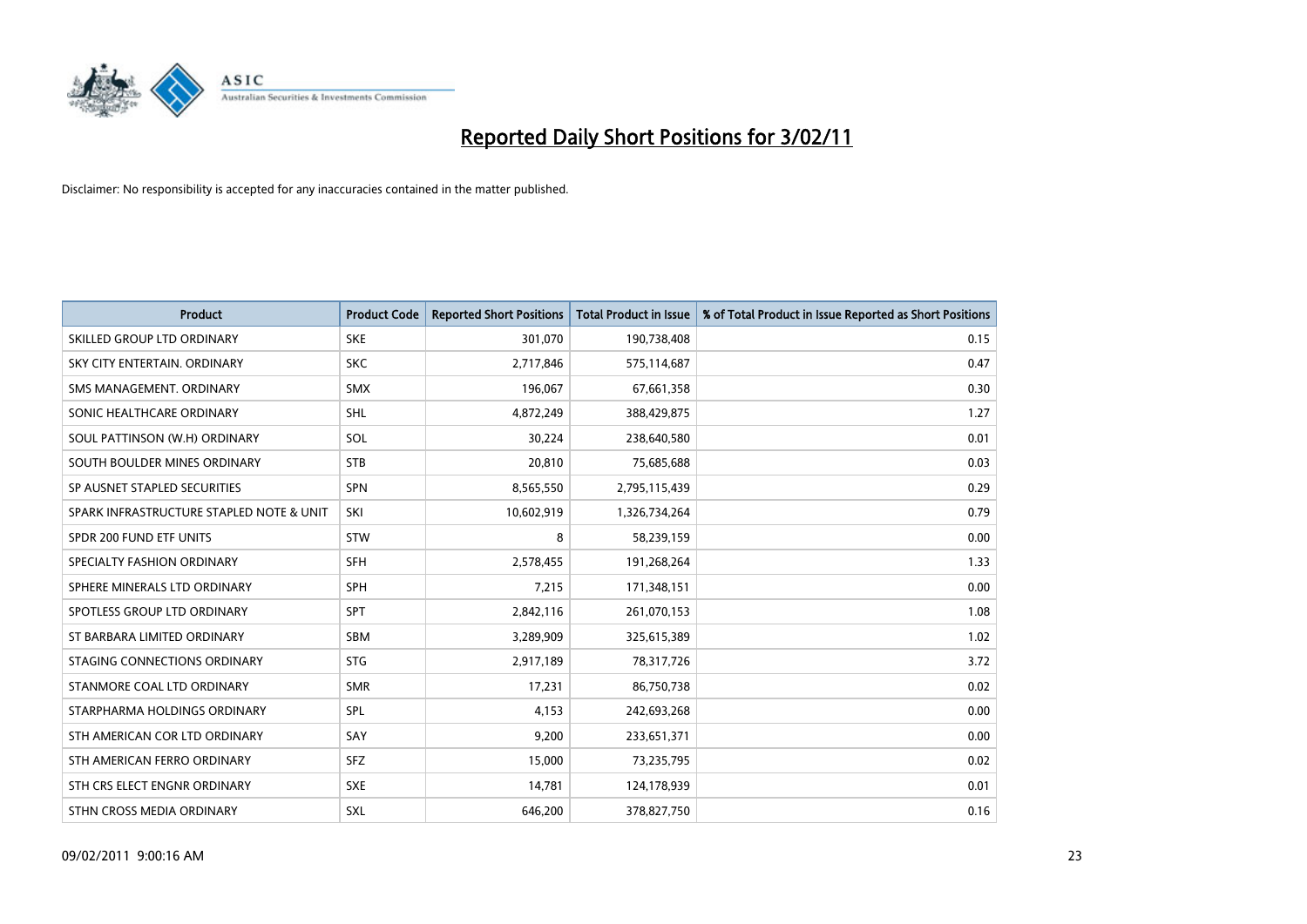

| <b>Product</b>                         | <b>Product Code</b> | <b>Reported Short Positions</b> | <b>Total Product in Issue</b> | % of Total Product in Issue Reported as Short Positions |
|----------------------------------------|---------------------|---------------------------------|-------------------------------|---------------------------------------------------------|
| STOCKLAND UNITS/ORD STAPLED            | SGP                 | 11,265,652                      | 2,383,036,717                 | 0.45                                                    |
| STRAITS METALS LTD DEFERRED SETTLEMENT | SRO                 | 2,656,102                       | 316,342,835                   | 0.84                                                    |
| <b>STRAITS RESOURCES ORDINARY</b>      | <b>SRL</b>          | 2,008,980                       | 316,342,834                   | 0.63                                                    |
| STW COMMUNICATIONS ORDINARY            | SGN                 | 320,501                         | 364,310,964                   | 0.08                                                    |
| <b>SUNCORP GROUP LTD ORDINARY</b>      | <b>SUN</b>          | 4,751,233                       | 1,281,390,524                 | 0.35                                                    |
| SUNDANCE ENERGY ORDINARY               | <b>SEA</b>          | 39,152                          | 276,709,585                   | 0.01                                                    |
| SUNDANCE RESOURCES ORDINARY            | SDL                 | 14,588,099                      | 2,711,984,168                 | 0.54                                                    |
| SUNLAND GROUP LTD ORDINARY             | <b>SDG</b>          | 64,329                          | 226,093,183                   | 0.02                                                    |
| SUPER RET REP LTD ORDINARY             | SUL                 | 133,731                         | 129,039,842                   | 0.10                                                    |
| SWICK MINING ORDINARY                  | <b>SWK</b>          | 282,849                         | 236,724,970                   | 0.12                                                    |
| SYMEX HOLDINGS ORDINARY                | SYM                 | 6,633                           | 125,037,628                   | 0.01                                                    |
| TABCORP HOLDINGS LTD ORDINARY          | <b>TAH</b>          | 1,564,838                       | 684,918,140                   | 0.22                                                    |
| <b>TALENT2 INTERNATION ORDINARY</b>    | <b>TWO</b>          | 7                               | 141,702,125                   | 0.00                                                    |
| <b>TALISMAN MINING ORDINARY</b>        | <b>TLM</b>          | 2,697                           | 130,438,627                   | 0.00                                                    |
| TANAMI GOLD NL ORDINARY                | <b>TAM</b>          | 9,441                           | 260,947,676                   | 0.00                                                    |
| TAP OIL LIMITED ORDINARY               | <b>TAP</b>          | 1,273,638                       | 240,967,311                   | 0.53                                                    |
| TASSAL GROUP LIMITED ORDINARY          | <b>TGR</b>          | 31,448                          | 146,304,404                   | 0.01                                                    |
| TATTS GROUP LTD ORDINARY               | <b>TTS</b>          | 13,623,474                      | 1,300,888,465                 | 1.04                                                    |
| TELECOM CORPORATION ORDINARY           | <b>TEL</b>          | 16,825,592                      | 1,924,622,088                 | 0.88                                                    |
| TELSTRA CORPORATION. ORDINARY          | <b>TLS</b>          | 20,600,538                      | 12,443,074,357                | 0.15                                                    |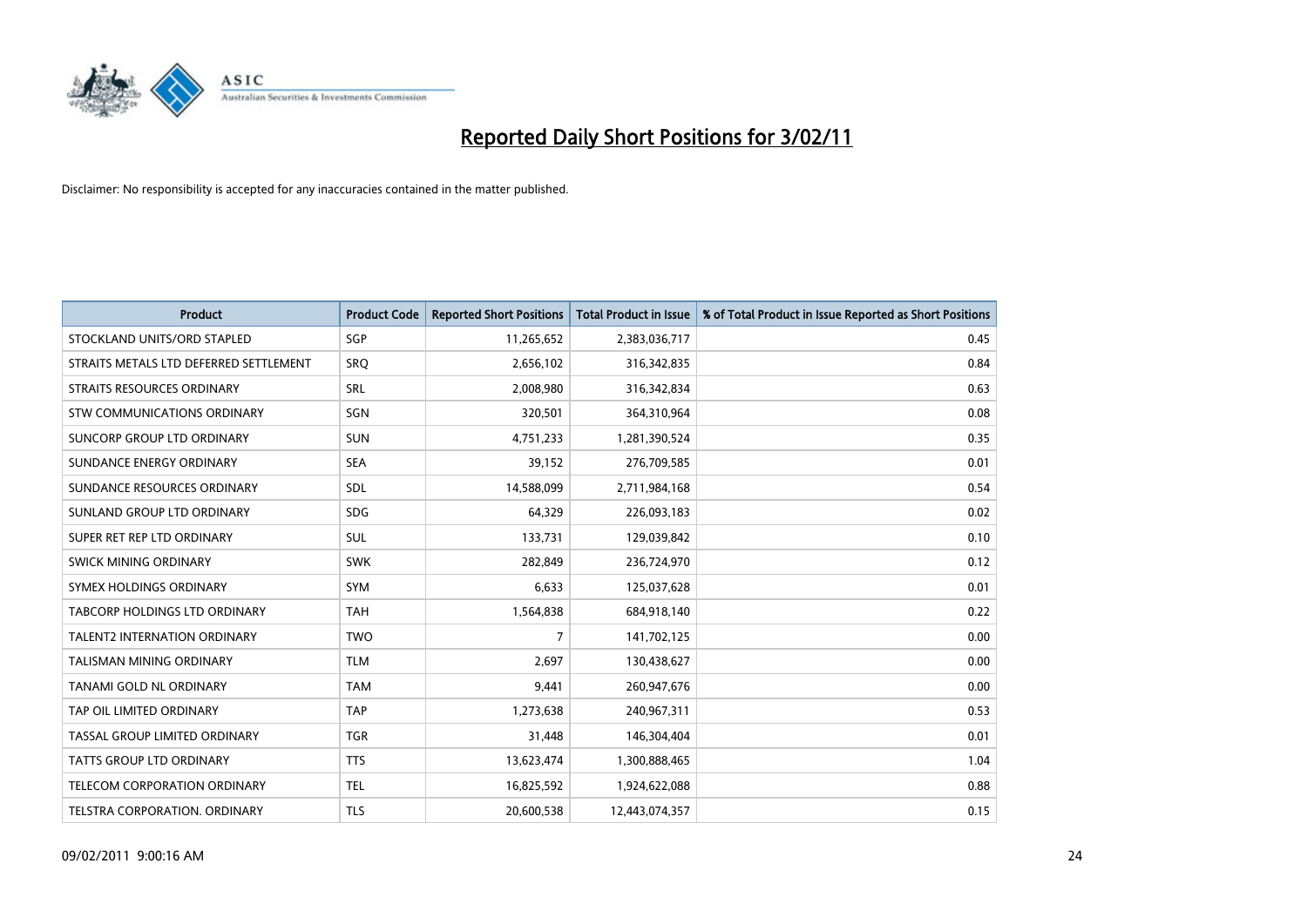

| <b>Product</b>                          | <b>Product Code</b> | <b>Reported Short Positions</b> | Total Product in Issue | % of Total Product in Issue Reported as Short Positions |
|-----------------------------------------|---------------------|---------------------------------|------------------------|---------------------------------------------------------|
| TEN NETWORK HOLDINGS ORDINARY           | <b>TEN</b>          | 13,827,557                      | 1,045,236,720          | 1.33                                                    |
| TERANGA GOLD CORP CDI 1:1               | TGZ                 | 262,980                         | 156,154,864            | 0.17                                                    |
| TERRAMIN AUSTRALIA, ORDINARY            | <b>TZN</b>          | 364,736                         | 167,315,574            | 0.21                                                    |
| TFS CORPORATION LTD ORDINARY            | <b>TFC</b>          | 64,248                          | 228,397,097            | 0.02                                                    |
| THE REJECT SHOP ORDINARY                | <b>TRS</b>          | 376,377                         | 26,033,570             | 1.46                                                    |
| THOR MINING PLC CHESS DEPOSITARY        | <b>THR</b>          | 2,307                           | 240,235,256            | 0.00                                                    |
| THORN GROUP LIMITED ORDINARY            | <b>TGA</b>          | 37,547                          | 129,858,924            | 0.03                                                    |
| TIGER RESOURCES ORDINARY                | <b>TGS</b>          | 163,189                         | 597,373,151            | 0.03                                                    |
| TIMBERCORP LIMITED ORDINARY             | <b>TIM</b>          | 90,074                          | 352,071,429            | 0.02                                                    |
| <b>TISHMAN SPEYER UNITS</b>             | <b>TSO</b>          | 77,052                          | 338,440,904            | 0.02                                                    |
| TNG LIMITED ORDINARY                    | <b>TNG</b>          | 4,321                           | 258,055,076            | 0.00                                                    |
| TOLL HOLDINGS LTD ORDINARY              | <b>TOL</b>          | 16,840,834                      | 706,577,616            | 2.37                                                    |
| TORO ENERGY LIMITED ORDINARY            | <b>TOE</b>          | 241,804                         | 964,936,676            | 0.02                                                    |
| <b>TOWER AUSTRALIA ORDINARY</b>         | <b>TAL</b>          | 100,518                         | 419,652,394            | 0.02                                                    |
| <b>TOWER LIMITED ORDINARY</b>           | <b>TWR</b>          | 690,119                         | 263,603,448            | 0.26                                                    |
| TOX FREE SOLUTIONS ORDINARY             | <b>TOX</b>          | 68,368                          | 91,855,500             | 0.07                                                    |
| TPG TELECOM LIMITED ORDINARY            | <b>TPM</b>          | 2,902,021                       | 775,522,421            | 0.36                                                    |
| TRANSFIELD SERV INFR STAPLED SECURITIES | <b>TSI</b>          | 210,341                         | 434,862,971            | 0.05                                                    |
| <b>TRANSFIELD SERVICES ORDINARY</b>     | <b>TSE</b>          | 1,072,010                       | 549,715,957            | 0.19                                                    |
| TRANSPACIFIC INDUST. ORDINARY           | <b>TPI</b>          | 19,352,754                      | 960,638,735            | 2.01                                                    |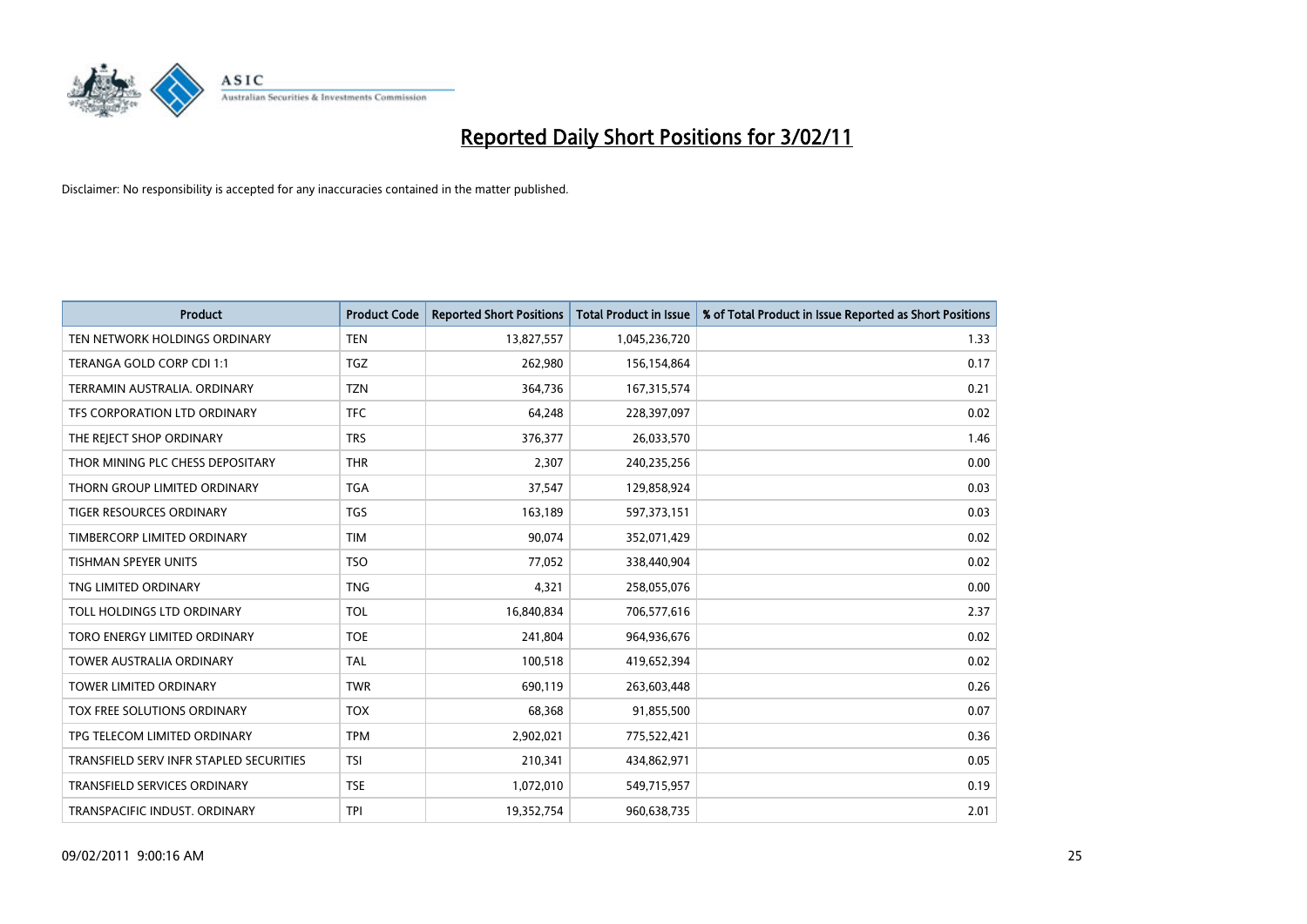

| <b>Product</b>                            | <b>Product Code</b> | <b>Reported Short Positions</b> | Total Product in Issue | % of Total Product in Issue Reported as Short Positions |
|-------------------------------------------|---------------------|---------------------------------|------------------------|---------------------------------------------------------|
| TRANSURBAN GROUP TRIPLE STAPLED SEC.      | <b>TCL</b>          | 2,216,917                       | 1,441,290,633          | 0.15                                                    |
| TRINITY GROUP STAPLED SECURITIES          | <b>TCO</b>          | 3,419                           | 231,701,539            | 0.00                                                    |
| TROY RESOURCES NL ORDINARY                | <b>TRY</b>          | 49,237                          | 87,494,823             | 0.05                                                    |
| UGL LIMITED ORDINARY                      | <b>UGL</b>          | 6,275,722                       | 166,028,705            | 3.76                                                    |
| UNILIFE CORPORATION CDI US PROHIBITED     | <b>UNS</b>          | 261,495                         | 272,744,111            | 0.08                                                    |
| UXC LIMITED ORDINARY                      | <b>UXC</b>          | 385,952                         | 305,789,718            | 0.12                                                    |
| VALAD PROPERTY GROUP STAPLED US PROHIBIT. | <b>VPG</b>          | 4,020,119                       | 115,108,116            | 3.49                                                    |
| <b>VDM GROUP LIMITED ORDINARY</b>         | <b>VMG</b>          | 94,184                          | 193,127,749            | 0.05                                                    |
| <b>VENTURE MINERALS ORDINARY</b>          | <b>VMS</b>          | 47,732                          | 220,943,592            | 0.02                                                    |
| <b>VENTUREX RESOURCES ORDINARY</b>        | <b>VXR</b>          | 1,490,000                       | 776,601,947            | 0.19                                                    |
| VIRGIN BLUE HOLDINGS ORDINARY             | <b>VBA</b>          | 21,603,622                      | 2,210,197,600          | 0.99                                                    |
| <b>VISION GROUP HLDGS ORDINARY</b>        | <b>VGH</b>          | 78,000                          | 73,583,806             | 0.11                                                    |
| <b>VITA GROUP LTD ORDINARY</b>            | <b>VTG</b>          | 75,190                          | 142,499,800            | 0.05                                                    |
| VITERRA INC CDI 1:1                       | <b>VTA</b>          | 3,828                           | 68,629,939             | 0.01                                                    |
| <b>WAREHOUSE GROUP ORDINARY</b>           | <b>WHS</b>          | 37,636                          | 311,195,868            | 0.01                                                    |
| <b>WATPAC LIMITED ORDINARY</b>            | <b>WTP</b>          | 292.545                         | 183,341,382            | 0.15                                                    |
| <b>WDS LIMITED ORDINARY</b>               | <b>WDS</b>          | 38,974                          | 143,107,458            | 0.03                                                    |
| <b>WEBIET LIMITED ORDINARY</b>            | <b>WEB</b>          | 88,517                          | 77,661,278             | 0.12                                                    |
| WESFARMERS LIMITED ORDINARY               | <b>WES</b>          | 20,988,186                      | 1,005,187,251          | 2.07                                                    |
| WESFARMERS LIMITED PARTIALLY PROTECTED    | <b>WESN</b>         | 570,290                         | 151,884,911            | 0.36                                                    |